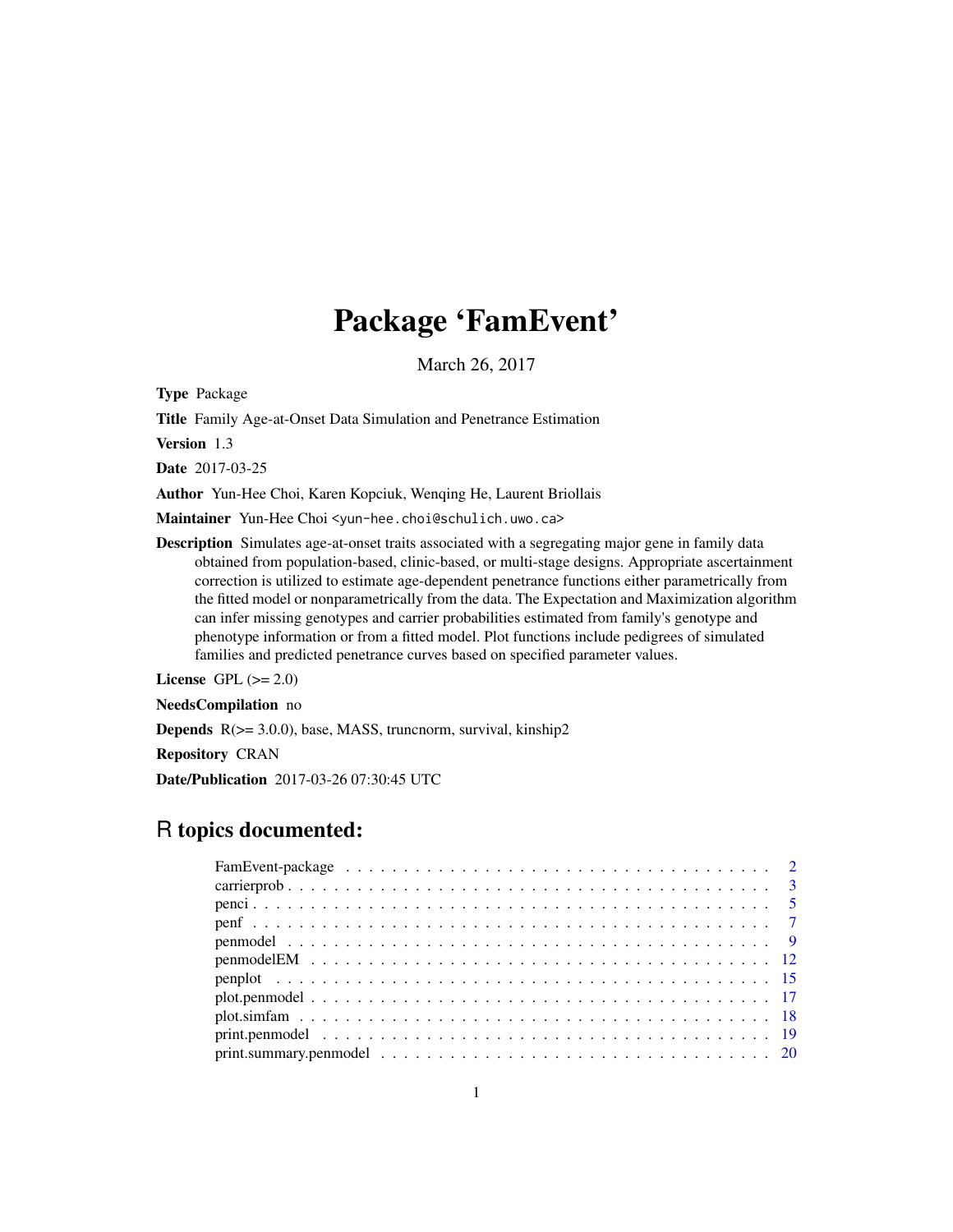<span id="page-1-0"></span>

| Index |  |  |  |  |
|-------|--|--|--|--|

FamEvent-package *Family age-at-onset data simulation and penetrance estimation*

#### Description

Family-based studies are used to characterize the disease risk associated with being a carrier of a major gene. When the disease risk can vary with age of onset, penetrance or disease risk functions need to provide age-dependent estimates of this disease risk over lifetime. This FamEvent package can generate age-at-onset data in the context of familial studies, with correction for ascertainment (selection) bias arising from a specified study design based on proband's mutation and disease statuses. Possible study designs are: "pop" for population-based design where families are ascertained through affected probands, "pop+" are similar to "pop" but probands are also known mutation carriers, "cli" for clinic-based design that includes affected probands with at least one parent and one sib affected, "cli+" are similar to "cli" but probands are also known mutation carrriers. And "twostage" for two-stage design that randomly samples families from the population in the first stage and oversamples high risk families that includes at least two affected members in the family at the second stage.

Ages at disease onset are generated specific to family members' gender and mutation status according to the specified study design with residual familial correlations induced by either a shared frailty or a second gene. For estimating age at onset risks with family data, an ascertainment corrected prospective likelihood approach is used to account for the population or clinic-based study designs while a composite likelihood approach is used for the two-stage sampling design. The Expectation and Maximization (EM) algorithm has been implemented for inferring missing genotypes conditional on observed genotypes and phenotypes in the families. For family members who have missing genotypes, their carrier probabilities are obtained either from the fitted model or from Mendelian transmission probabilities. This package also provides functions to plot the agedependent penetrance curves estimated parametrically from the fitted model or non-parametrically from the data, pedigree plots of simulated families and penetrance function curves for carriers and non-carriers of a major and second gene based on specified parameter values.

# Author(s)

Yun-Hee Choi, Karen Kopciuk, Laurent Briollais, Wenqing He Maintainer: Yun-Hee Choi < yun-hee.choi@schulich.uwo.ca >

# References

Choi, Y.-H., Kopciuk, K. and Briollais, L. (2008) Estimating Disease Risk Associated Mutated Genes in Family-Based Designs, Human Heredity 66, 238-251

Choi, Y.-H. and Briollais (2011) An EM Composite Likelihood Approach for Multistage Sampling of Family Data with Missing Genetic Covariates, Statistica Sinica 21, 231-253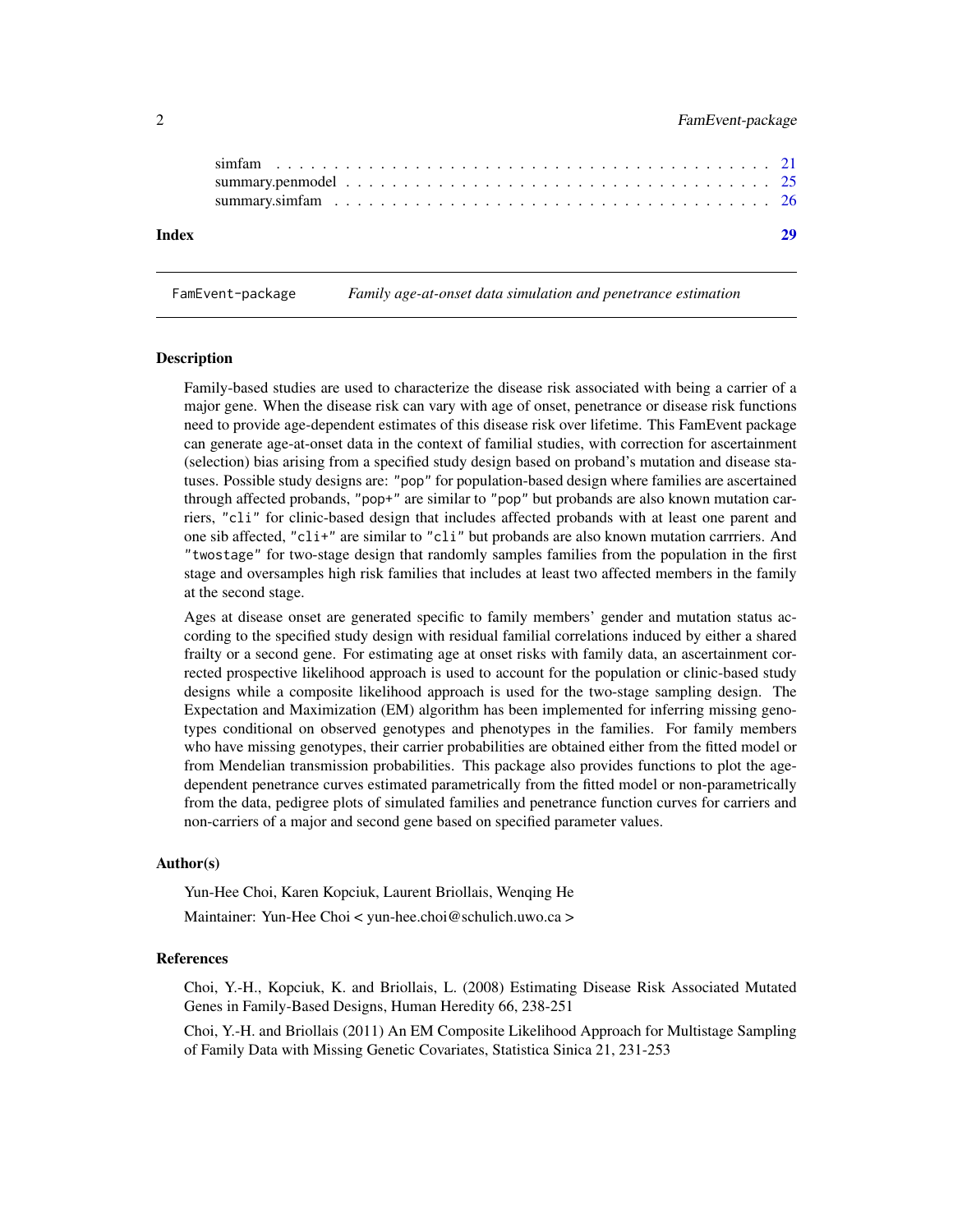#### <span id="page-2-0"></span>carrierprob 3

# See Also

```
simfam, summary.simfam, plot.simfam, penplot,carrierprob,
penmodel, penmodelEM, print.penmodel, summary.penmodel,
print.summary.penmodel, plot.penmodel
```
#### Examples

```
# Simulate family data
fam <- simfam(N.fam=100, design="pop+", variation="none", base.dist="Weibull",
      base.parms=c(0.01, 3), vbeta=c(-1.13, 2.35), allelefreq=0.02)
# summary of simulated family data
summary(fam)
# Pedigree plots for family 1 and 2
plot(fam, famid=c(1,2))
# penetrance function plots given model parameter values for Weibull baseline
penplot(base.parms=c(0.01,3), vbeta=c(-1.3, 2.35), base.dist="Weibull",
       variation="none", agemin=20)
# model fit of family data
fit \leq penmodel(parms=c(0.01, 3), vbeta=c(-1.13, 2.35), data=fam,
      design="pop+", base.dist="Weibull")
# summary of estimated model parameters and penetrance estimates
summary(fit)
# penetrance curves useful for model checking
plot(fit)
```
<span id="page-2-1"></span>

| carrierprob | Compute mutation carrier probabilities for individuals with missing |
|-------------|---------------------------------------------------------------------|
|             | gentoypes                                                           |

# Description

Computes model- or data-based carrier probabilities for individuals with missing genotypes based on the observed mutation status of family members and the individual's phenotype.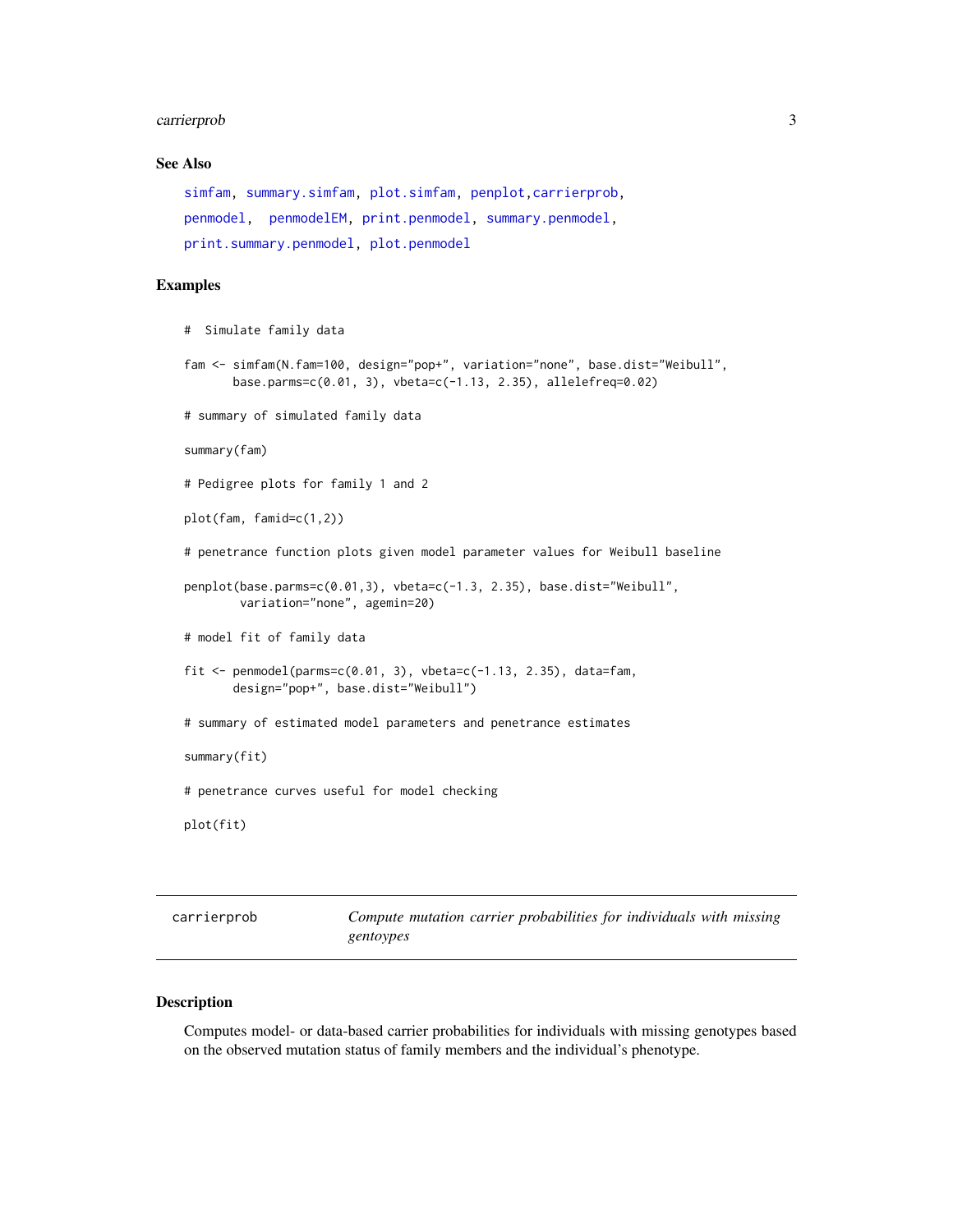#### Usage

carrierprob(condition="geno", method="data",fit=NULL, data, mode="dominant", q=0.02)

#### **Arguments**

| condition | Choice of conditional information to use for computing the carrier probability.<br>Possible choices are "geno" for using observed genotypes and "geno+pheno"<br>for using both observed genotype and phenotype information in the calculation<br>of the carrier probability.                          |
|-----------|-------------------------------------------------------------------------------------------------------------------------------------------------------------------------------------------------------------------------------------------------------------------------------------------------------|
| method    | Choice of methods to calculate the carrier probability. Possible choices are<br>"data" for empirical calculation of the carrier probabilities based on data or<br>"model" using the parametric model fit; see details. Default is "data". If<br>method="data", only data is required to be specified. |
| fit       | An object of class penmodel, a fitted model by penmodel EM function for infer-<br>ring missing mutation status in the family.                                                                                                                                                                         |
| data      | Family data that includes missing genotypes using the same data format gener-<br>ated by the function simfam.                                                                                                                                                                                         |
| mode      | Choice of modes of inheritance when using method="model". Possible choices<br>are "dominant" for dominant model or "recessive" for recessive model. De-<br>fault is "dominant".                                                                                                                       |
| q         | Frequency of the disease causing allele when using method="model". The value<br>should be between 0 and 1. If NULL, the estimated allele frequency from data<br>will be used. Default value is $0.02$ .                                                                                               |

#### Details

When method="model" along with the choice of condition="geno+pheno", the carrier probability for individual  $i$  is calculated by conditioning on her/his observed phenotype and carrier statuses of family members

$$
P(X_i = 1 | Y_i, X^o) = \frac{P(Y_i | X_i = 1)P(X_i = 1 | X^o)}{P(Y_i | X_i = 1)P(X_i = 1 | X^o) + P(Y_i | X_i = 0)P(X_i = 0 | X^o)},
$$

where  $X_i$  indicates the unknown carrier status of individual i and  $X^o$  represents the observed carrier statuses in his or her family members;  $Y_i$  represents the observed phenotype  $(t_i, \delta_i)$  of individual  $i$ in terms of age at onset  $t_i$  and disease status indicator  $\delta_i$  with 1 used for affected individuals and 0 for unaffected individuals.

When method="model" along with the choice of condition="geno", the carrier probability is calculated based on Mendelian laws of genetic transmission with a fixed allele frequency.

#### Value

Returns a data frame with a vector of carrier probabilities called carrp.geno when condition="geno" or carrp.pheno when condtion="geno+pheno" added after the last column of the family data.

#### Author(s)

Yun-Hee Choi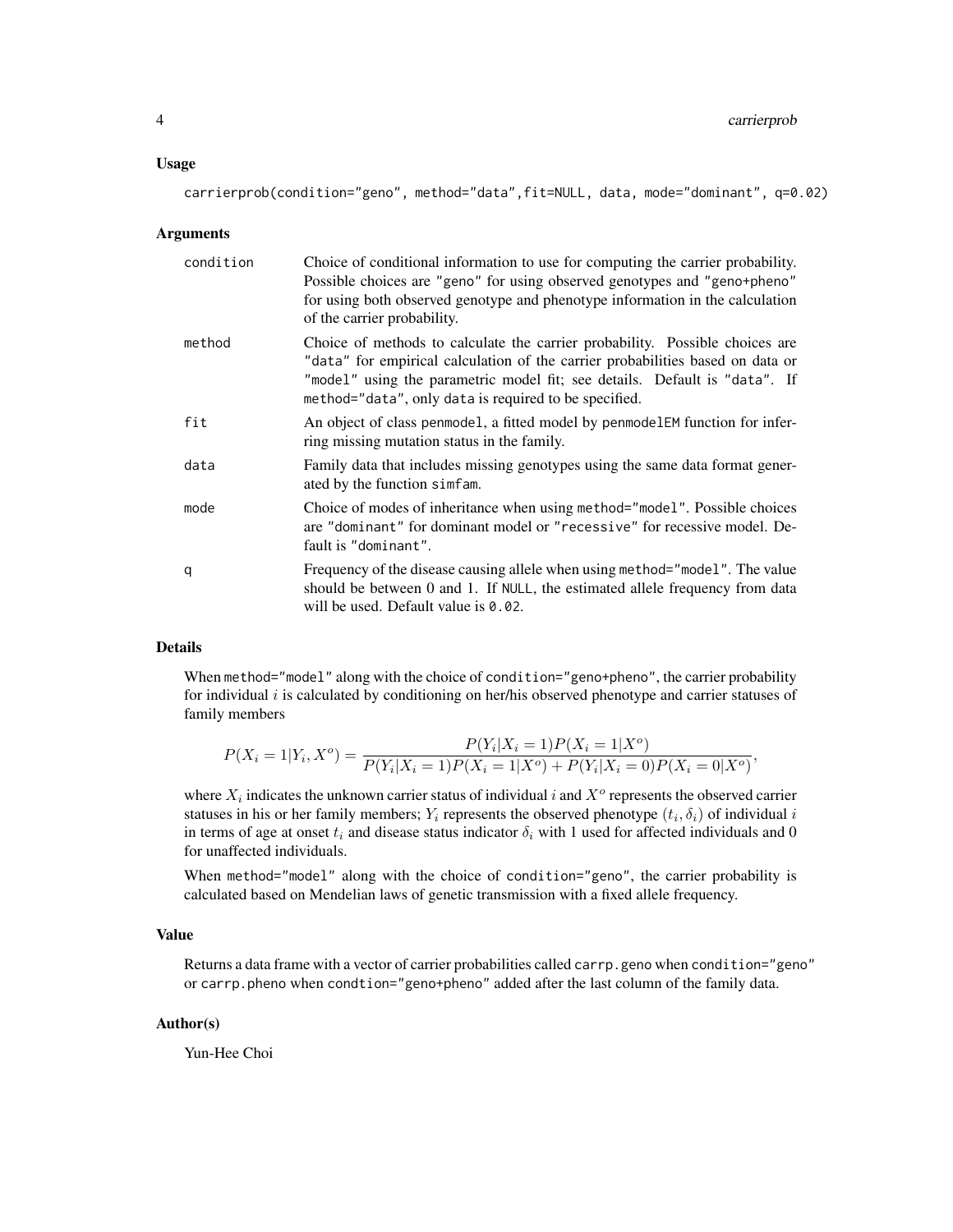#### <span id="page-4-0"></span>penci 5

# See Also

[simfam,](#page-20-1) [penmodelEM,](#page-11-1) [plot.simfam,](#page-17-1) [summary.simfam](#page-25-1)

#### Examples

```
# Simulated family data with 30% of members missing their genetic information.
```

```
fam <- simfam(N.fam=100, design="pop+", base.dist="Weibull", mrate=0.3,
      base.parms=c(0.01,3), vbeta=c(-1.13, 2.35), agemin=20)
```
# EM algorithm for fitting family data with missing genotypes assuming a Weibull # baseline hazard and dominant mode of Mendelian inheritance for a major gene.

```
fitEM <- penmodelEM(parms=c(0.01, 3), vbeta=c(-1.13, 2.35), data=fam, design="pop+",
      base.dist="Weibull", method="mendelian", mode="dominant")
```
# Carrier probability obtained by conditioning on the observed genotypes and phenotype, # assuming a dominant Mendelian mode of inheritance

fam.added <- carrierprob(condition="geno+pheno", method="model", fit=fitEM, data=fam, mode="dominant", q=0.02)

# pedigree plot for family 1 displaying carrier probabilities

```
plot.simfam(fam.added, famid=1)
```
<span id="page-4-1"></span>penci *Estimate the confidence intervals for the penetrances*

#### Description

Estimates the simulation-based confidence intervals for the penetrances and the standard errors of the penetrance estimates at a given age, specific to gender and mutation status subgroups.

#### Usage

```
penci(est, cov, age=70, base.dist="Weibull", frailty.dist=NULL, agemin, n=1000)
```

| est | Parameter estimates of transformed baseline parameters $(\lambda, \rho)$ and regression<br>coefficients for gender and mutation status ( $\beta_s$ , $\beta_q$ ) for the assumed penetrance<br>model. |
|-----|-------------------------------------------------------------------------------------------------------------------------------------------------------------------------------------------------------|
| COV | Variance-covariance matrix of the parameter estimates.                                                                                                                                                |
| age | Specified age at which the penetrance is computed.                                                                                                                                                    |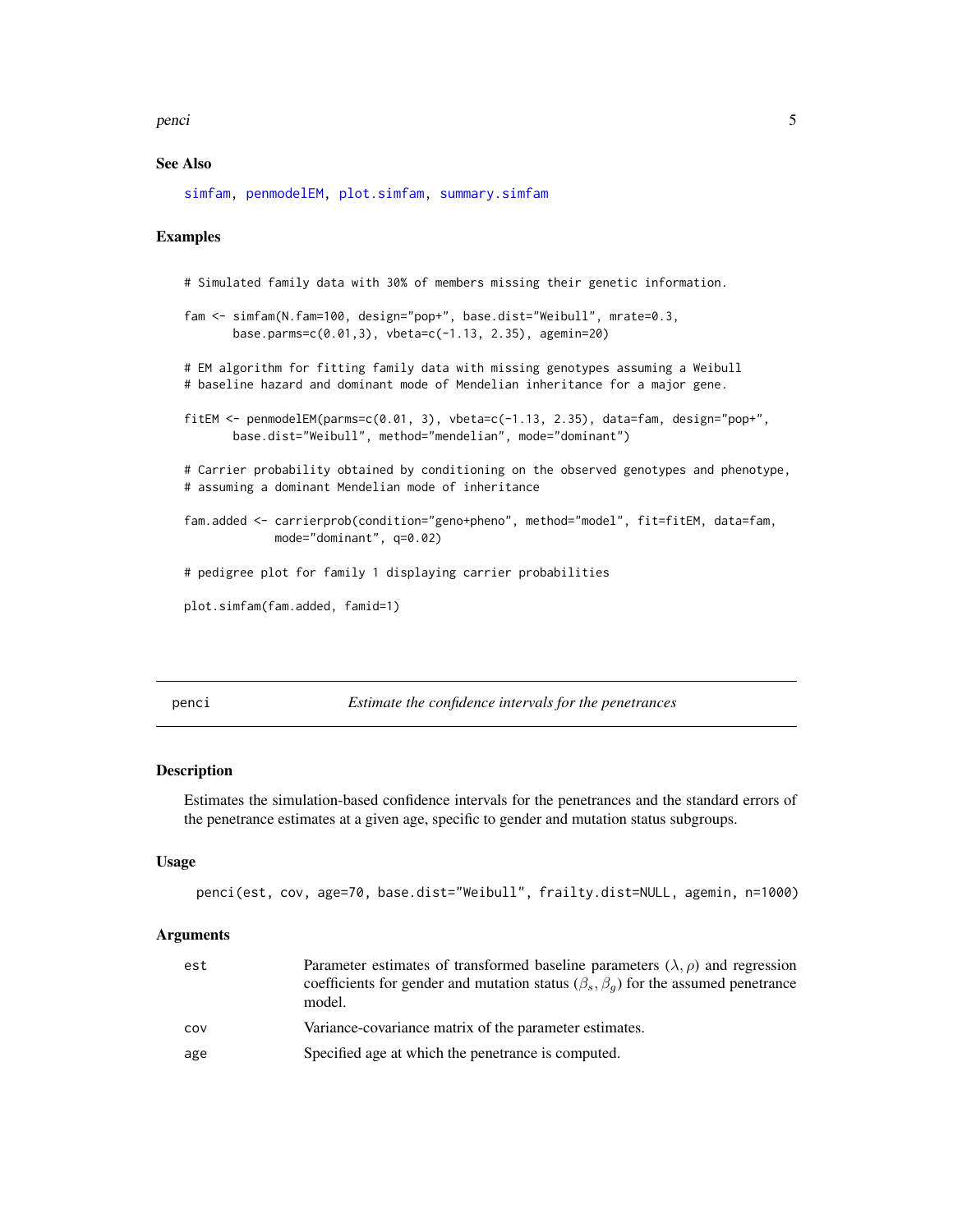<span id="page-5-0"></span>

| base.dist    | Choice of baseline hazard distribution for the penetrance function. Possible<br>choices are "Weibull", "loglogistic", "Gompertz", "lognormal", or "gamma".<br>Default is "Weibull".   |
|--------------|---------------------------------------------------------------------------------------------------------------------------------------------------------------------------------------|
| frailty.dist | Choice of frailty distribution, either "gamma" or "lognormal", if the penetrance<br>function is based on a shared frailty model. Otherwise, frailty.dist = NULL<br>is set as default. |
| agemin       | Minimum age that the pentrance function starts.                                                                                                                                       |
| n            | Number of Monte-Carlo simulations for calculating standard errors and 95%<br>confidence intervals for the penetrance estimate at a given age. Default value is<br>$n = 1000$ .        |

Calculations of standard errors of the penetrance estimates and 95% confidence intervals (CIs) for the penetrance at a given age are based on Monte-Carlo simulations of the estimated penetrance model.

A multivariate normal distribution is assumed for the parameter estimates, and  $n$  sets of the parameters are generated from the multivariate normal distribution with the parameter estimates and their variance and covariance matrix. For each simulated set, a penetrance estimate is calculated at a given age by substituting the simulated parameters into the penetrance function.

The standard error of the penetrance estimate at a given age is calculated by the standard deviation of penetrance estimates obtained from  $n$  simulations.

The 95% CI for the penetrance at a given age is calculated using the 2.5th and 97.5th percentiles of the penetrance estimates obtained from  $n$  simulations.

### Value

Returns an object including the following values:

| Estimate  | Penetrance estimates $(\%)$ at the specified age, specific to gender and mutation<br>status subgroups, based on the assumed penetrance model. |
|-----------|-----------------------------------------------------------------------------------------------------------------------------------------------|
| <b>SE</b> | Simulation-based standard errors of the penetrance estimates, specific to gender<br>and mutation status subgroups.                            |
| lower     | Simulation-based 2.5th percentile of the penetrance estimates, specific to gender<br>and mutation status subgroups.                           |
| upper     | Simulation-based 97.5th percentile of the penetrance estimates, specific to gen-<br>der and mutation status subgroups.                        |

# Author(s)

Yun-Hee Choi

# See Also

[penmodelEM,](#page-11-1) [penmodel,](#page-8-1) [penplot,](#page-14-1) [penf,](#page-6-1) [print.penmodel](#page-18-1), summary.penmodel, [print.summary.penmodel,](#page-19-1) [plot.penmodel](#page-16-1)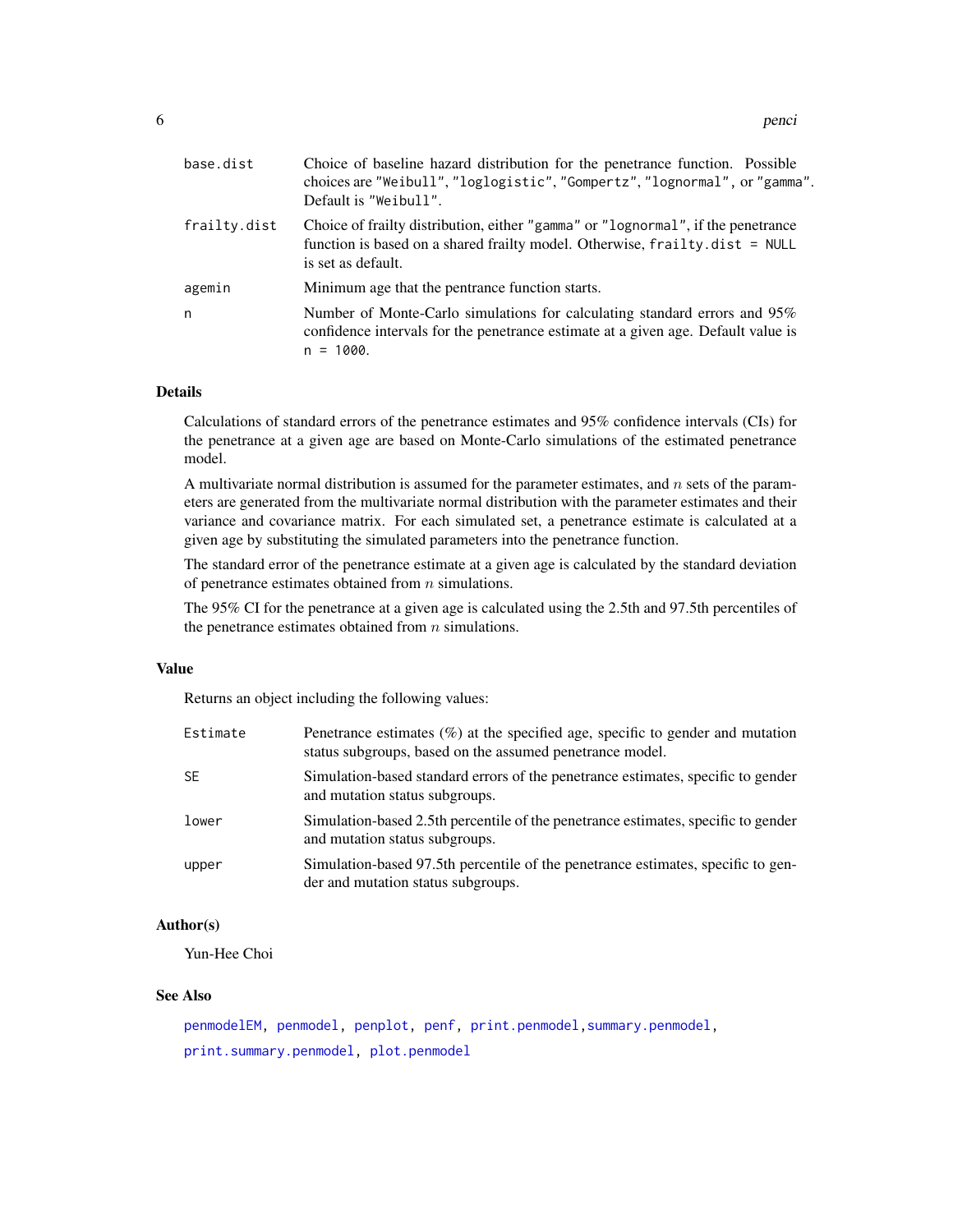#### <span id="page-6-0"></span>penf 7

# Examples

# Family data simulated from population-based design using a Weibull baseline hazard fam <- simfam(N.fam=300, design="pop+", variation="none", base.dist="Weibull", base.parms=c(0.01,3), vbeta=c(-1.13, 2.35), agemin=20, allelefreq=0.02) # Penetrance model fit for simulated family data fit  $\leq$  penmodel(parms=c(0.01, 3), vbeta=c(-1.13, 2.35), data=fam, design="pop+", base.dist="Weibull") # 95% confidence intervals for the penetrance at age 50 based on 1000 simulations penci(fit\$coefficients, fit\$varcov, age=50, base.dist="Weibull", agemin=20, n=1000)

# <span id="page-6-1"></span>penf *Penetrance function*

#### Description

Calculates the penetrance for a given age, gender and mutation status based on the assumed penetrance model.

#### Usage

penf(est, age, sex, mut, base.dist, frailty.dist=NULL, agemin)

| est          | Parameter estimates for the assumed penetrance model including the transformed<br>baseline parameters $(\lambda, \rho)$ , regression coefficients for gender and mutation status<br>$(\beta_s, \beta_q)$ and a frailty parameter $(\kappa)$ if frailty. dist is specified. |
|--------------|----------------------------------------------------------------------------------------------------------------------------------------------------------------------------------------------------------------------------------------------------------------------------|
| age          | Vector of ages or a single value of age at which the penetrance function is eval-<br>uated.                                                                                                                                                                                |
| sex          | 1 for male, 0 for female.                                                                                                                                                                                                                                                  |
| mut          | 1 for mutation carrier, 0 for mutation noncarrier.                                                                                                                                                                                                                         |
| base.dist    | Choice of baseline hazard distribution for the penetrance function. Possible<br>choices are "Weibull", "loglogistic", "Gompertz", "lognormal", or "gamma".<br>Default is "Weibull".                                                                                        |
| frailty.dist | Choice of frailty distribution, either "gamma" or "lognormal", if the penetrance<br>function is based on a shared frailty model. Otherwise, frailty.dist = NULL<br>is set as default.                                                                                      |
| agemin       | Minimum age that the pentrance function starts.                                                                                                                                                                                                                            |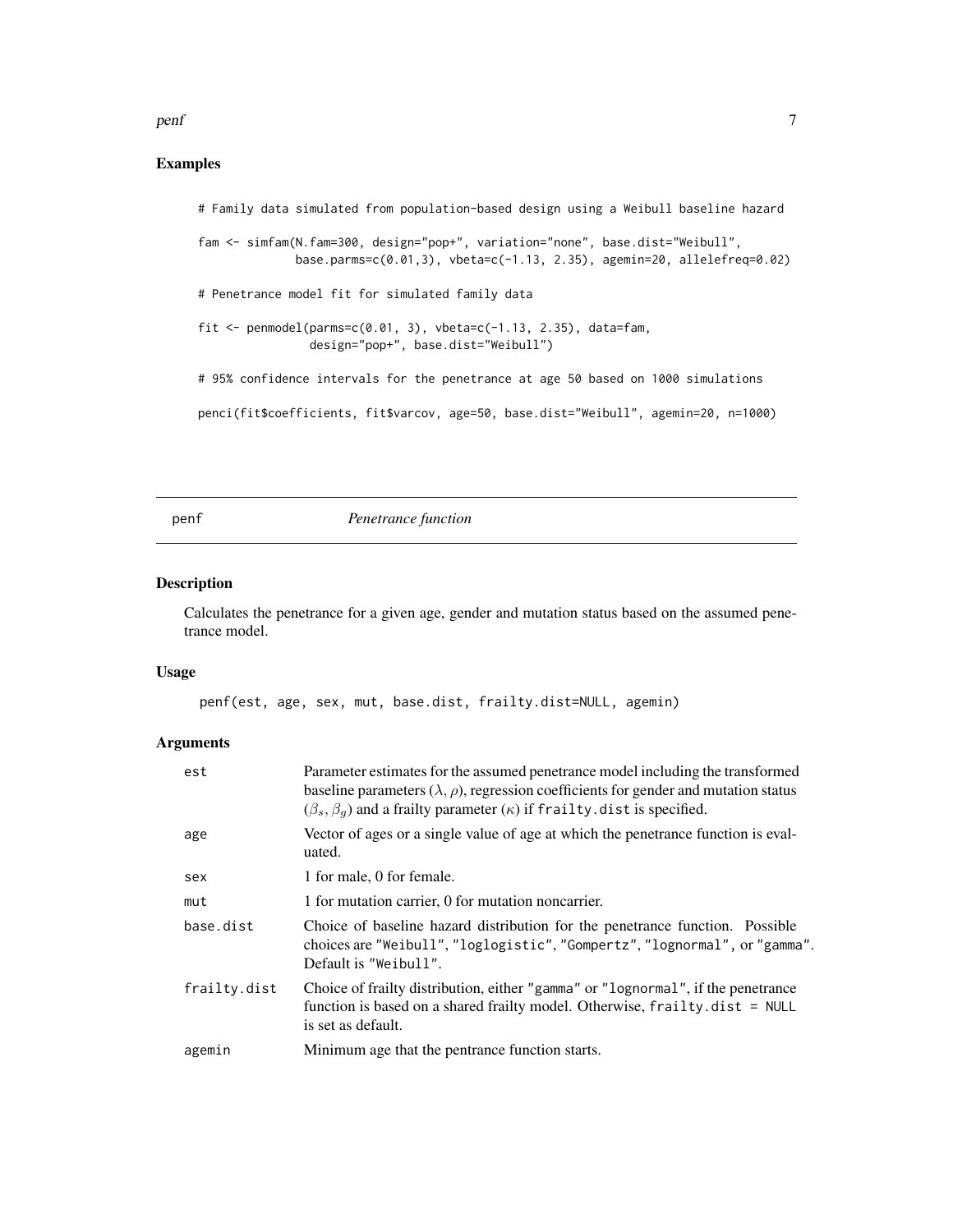<span id="page-7-0"></span>The penetrance function is defined as the probability of developing disease by time  $t$  given gender  $(x_s)$  and mutation status  $(x_q)$ ,

$$
P(T < t | x_s, x_g) = 1 - S(t; x_s, x_g),
$$

where  $S(t; x_s, x_g)$  is the survival distribution based on a proportional hazards model with a specified baseline hazard distribution or based on a shared frailty mode with specified frailty and baseline hazard distributions.

Proportional hazards model:

$$
h(t|x_s, x_g) = h_0(t) \exp(\beta_s x_s + \beta_g x_g)
$$

where  $h_0(t)$  is the baseline hazards function specified by base.dist, which depends on the shape and scale parameters,  $\lambda$  and  $\rho$ ;  $x_s$  indicates male (1) and female (0) and  $x_q$  indicates carrier (1) or non-carrier (0) of a gene of interest (major gene).

Shared frailty model:

$$
h(t|z, x_s, x_g) = zh_0(t) \exp(\beta_s x_s + \beta_g x_g)
$$

where  $z$  is the shared frailty whose distribution is specified by frailty.dist with associated parameter  $\kappa$ . The marginal survival function is obtained by integrating the conditional survival distribution,  $S(s; z, x_s, x_g)$ , over frailty distribution, i.e.,

$$
S(t; x_s, x_g) = \int_0^\infty S(s; z, x_s, x_g) dG(s)
$$

where  $G(s)$  is the cumulative distribution function for the frailty.

# Value

Returns a penetrance value evaluated at given age, gender and mutation status based on the specified penetrance model.

#### Author(s)

Yun-Hee Choi

#### See Also

[penmodelEM,](#page-11-1) [penmodel,](#page-8-1) [penplot,](#page-14-1) [print.penmodel,](#page-18-1)[summary.penmodel,](#page-24-1) [print.summary.penmodel,](#page-19-1) [plot.penmodel,](#page-16-1) [penci](#page-4-1)

#### Examples

# Family data simulated from population-based design using a Weibull baseline hazard

fam <- simfam(N.fam=300, design="pop+", variation="none", base.dist="Weibull",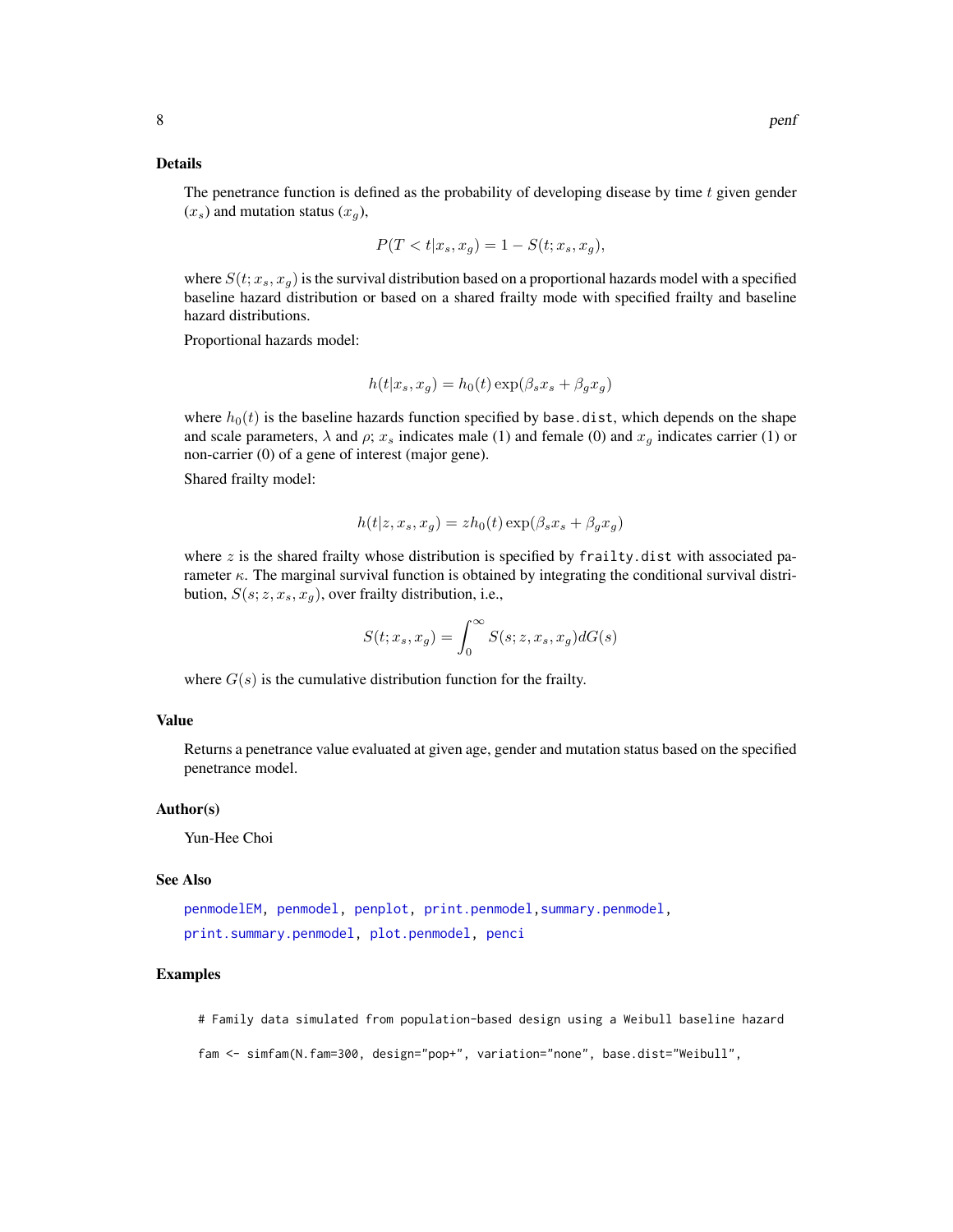```
base.parms=c(0.01,3), vbeta=c(-1.13, 2.35), agemin=20, allelefreq=0.02)
# Penetrance model fit for simulated family data
fit \le penmodel(parms=c(0.01, 3), vbeta=c(-1.13, 2.35), data=fam,
                design="pop+", base.dist="Weibull")
# Computing the penetrance at age 50 for male (sex=1) carriers (mut=1) from the assumed
# penetrance model based on Weibull baseline hazard.
penf(fit$coefficients, age=50, sex=1, mut=1, base.dist="Weibull", agemin=20)
```

```
penmodel Estimate the penetrance model and penetrance curves
```
# Description

Fits a penetrance model for family data based on a prospective likelihood with ascertainment correction and provides parameter estimates as well as the gender- and mutation-specific penetrance estimates.

#### Usage

penmodel(parms, vbeta, data, design="pop", base.dist="Weibull", robust=FALSE)

| parms  | Vector of initial values for baseline parameters. parms=c(lambda, rho), where<br>lambda and rho are the initial values for the scale and shape parameters, re-<br>spectively. For the "lognormal" baseline distribution, rho $> 0$ ; for the other<br>baselinse distributions, $lambda > 0$ and $rho > 0$ .                                                                                                                                                                                                                                                                                                         |
|--------|---------------------------------------------------------------------------------------------------------------------------------------------------------------------------------------------------------------------------------------------------------------------------------------------------------------------------------------------------------------------------------------------------------------------------------------------------------------------------------------------------------------------------------------------------------------------------------------------------------------------|
| vbeta  | Vector of initial values for regression coefficients for gender and majorgene;<br>$vbeta=c(beta.s, beta.g).$                                                                                                                                                                                                                                                                                                                                                                                                                                                                                                        |
| data   | Data frame generated from similar or data frame containing specific variables:<br>famID, indID, generation, gender, currentage, mgene, time, status and<br>weight with attr(data, "agemin") specified.                                                                                                                                                                                                                                                                                                                                                                                                              |
| design | Study design of the family data. Possible choices are: "pop", "pop+", "cli",<br>"cli+" or "twostage", where "pop" is for the population-based design with<br>affected probands whose mutation status can be either carrier or non-carrier,<br>"pop+" is similar to "pop" but with mutation carrier probands, "c1i" is for the<br>clinic-based design that includes affected probands with at least one parent and<br>one sib affected, "c1i+" is similar to "c1i" but with mutation carrier probands,<br>and "two stage" is for the two-stage design with oversampling of high risks<br>families. Default is "pop". |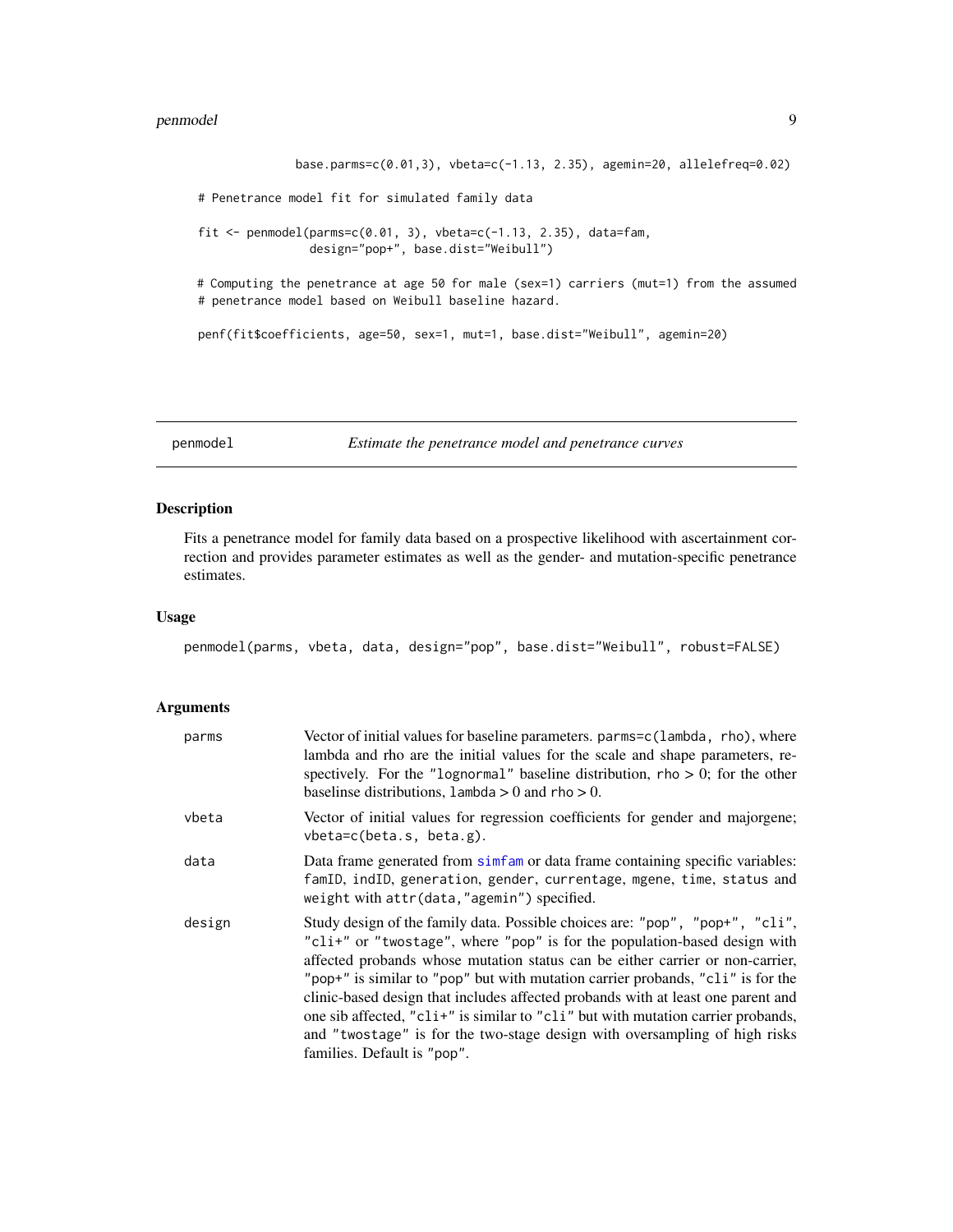<span id="page-9-0"></span>

| base.dist | Choice of baseline hazard distribution to fit. Possible choices are: "Weibull",                                                                                            |
|-----------|----------------------------------------------------------------------------------------------------------------------------------------------------------------------------|
|           | "loglogistic", "Gompertz", "lognormal", or "gamma". Default is "Weibull".                                                                                                  |
| robust    | Logical; if TRUE, use robust 'sandwich' standard errors and variance covari-<br>ance matrix, otherwise use conventional standard errors and variance covariance<br>matrix. |

The penetrance model is fitted to family data with a specified baseline hazard distribution,

$$
h(t|x_s, x_g) = h_0(t) \exp(\beta_s x_s + \beta_g x_g)
$$

where  $h_0(t)$  is the baseline hazards function specified by base.dist, which depends on the shape and scale parameters,  $\lambda$  and  $\rho$ ;  $x_s$  indicates male (1) and female (0) and  $x_q$  indicates carrier (1) or non-carrier (0) of a gene of interest (major gene).

For family data arising from population- or clinic-based study designs (design="pop", "pop+",  $"chi",$  or  $"chi",$  the parameters of the penetrance model are estimated from the ascertainmentcorrected prospective likelihood approach (Choi, Kopciuk and Briollais, 2008).

For family data arising from a two-stage study design (design="twostage"), model parameters are estimated based on the composite likelihood approach (Choi and Briollais, 2011)

Transformed baseline parameters  $(\lambda, \rho)$  were used for estimation; log tranformation was applied to both scale and shape parameters for "Weibull", "loglogistic", "Gompertz" and "gamma" baseline distributions. For "lognormal" baseline distribution, the log transformation was applied only to shape parameter  $\rho$ , not to  $\lambda$  which represents the location parameter in log-normal distribution.

Calculations of standard errors and 95% confidence intervals for penetrance estimates by age 70 were based on the penetrances obtained from 1000 Monte-Carlo simulations of the estimated penetrance model; for more details, see [penci](#page-4-1).

#### Value

Returns an object of class 'penmodel', including the following elements:

| coefficients   | Parameter estimates of transformed baseline parameters $(\lambda, \rho)$ and regression<br>coefficients for gender and mutation status ( $\beta_s$ , $\beta_q$ ). |
|----------------|-------------------------------------------------------------------------------------------------------------------------------------------------------------------|
| varcov         | Variance covariance matrix of parameter estimates. If robust=TRUE, robust<br>'sandwich' variance covariance matrix is returned.                                   |
| se             | Standard errors of parameter estimates. If robust=TRUE, robust 'sandwich' stan-<br>dard errors are returned.                                                      |
| pen70.est      | Penetrance estimates by age 70 specific to gender and mutation-status subgroups.                                                                                  |
| pen70.se       | Standard errors of penetrance estimates by age 70 specific to gender and mutation-<br>status subgroups.                                                           |
| pen70.ci       | 95% confidence interval for penetrance estimates by age 70 specific to gender<br>and mutation-status subgroups.                                                   |
| ageonset       | Vector of ages of onset ranging from agemin to 90 years.                                                                                                          |
| pen.maleCarr   | Vector of penetrance estimates for male carriers from agemin to 90 years.                                                                                         |
| pen.femaleCarr | Vector of penetrance estimates for female carriers from agemin to 90 years.                                                                                       |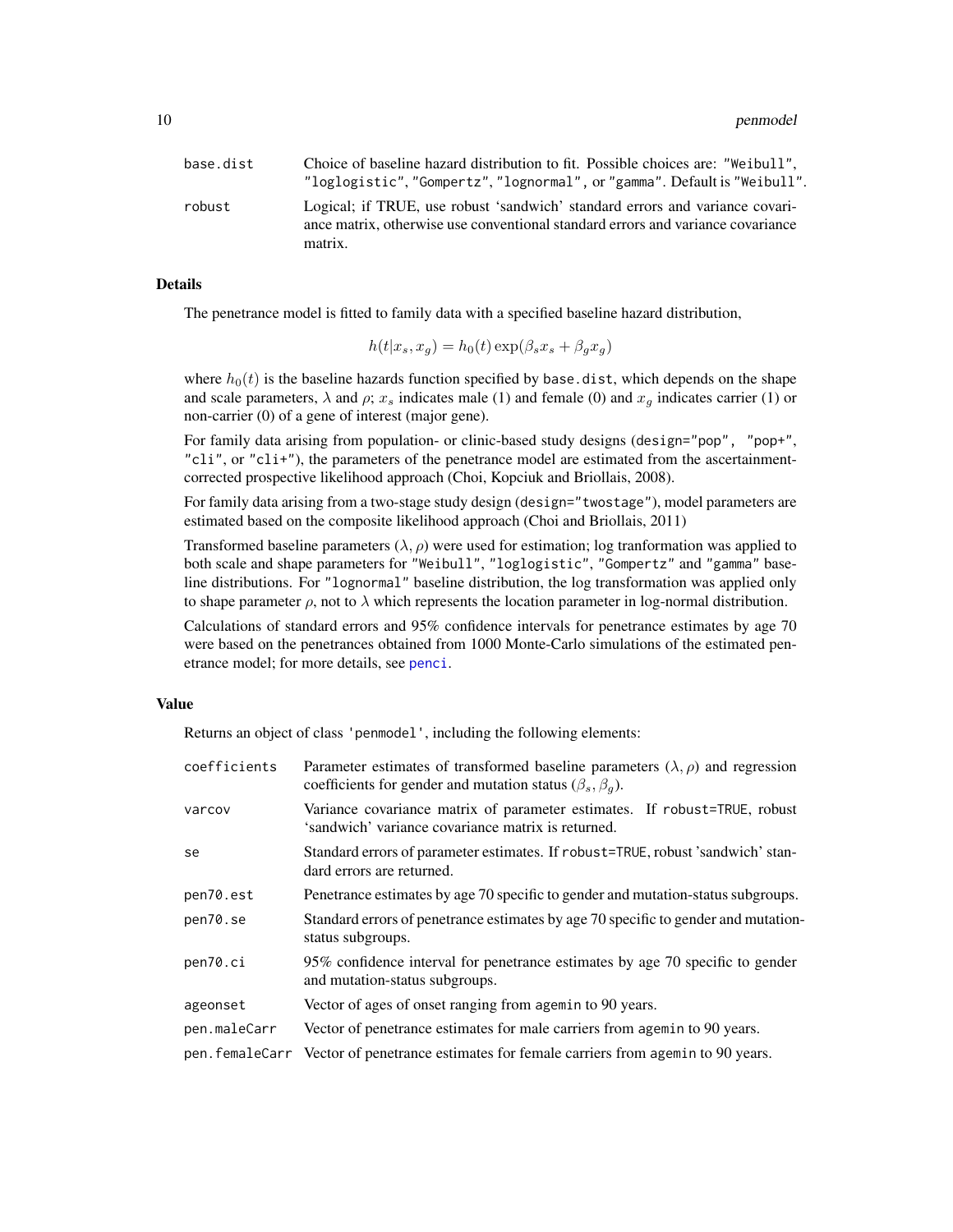#### <span id="page-10-0"></span>penmodel and the set of the set of the set of the set of the set of the set of the set of the set of the set of the set of the set of the set of the set of the set of the set of the set of the set of the set of the set of

| pen.maleNonCarr   |                                                                                 |
|-------------------|---------------------------------------------------------------------------------|
|                   | Vector of penetrance estimates for male non-carriers from agemin to 90 years.   |
| pen.femaleNonCarr |                                                                                 |
|                   | Vector of penetrance estimates for female non-carriers from agemin to 90 years. |
| logLik            | Loglikelihood value for the fitted penetrance model.                            |

# Author(s)

Yun-Hee Choi

# References

Choi, Y.-H., Kopciuk, K. and Briollais, L. (2008) Estimating Disease Risk Associated Mutated Genes in Family-Based Designs, Human Heredity 66, 238-251

Choi, Y.-H. and Briollais (2011) An EM Composite Likelihood Approach for Multistage Sampling of Family Data with Missing Genetic Covariates, Statistica Sinica 21, 231-253

# See Also

[penmodelEM,](#page-11-1) [simfam,](#page-20-1) [penplot,](#page-14-1) [print.penmodel,](#page-18-1) [summary.penmodel,](#page-24-1) [print.summary.penmodel,](#page-19-1) [plot.penmodel,](#page-16-1) [penci,](#page-4-1) [penf](#page-6-1)

# Examples

# Family data simulated from population-based design using a Weibull baseline hazard

```
fam <- simfam(N.fam=300, design="pop+", variation="none", base.dist="Weibull",
      base.parms=c(0.01,3), vbeta=c(-1.13, 2.35), agemin=20, allelefreq=0.02)
```
# Penetrance model fit for simulated family data

fit  $\le$  penmodel(parms=c(0.01, 3), vbeta=c(-1.13, 2.35), data=fam, design="pop+", base.dist="Weibull")

# Summary of the model parameter and penetrance estimates from model fit

summary(fit)

# Generate the lifetime penetrance curves from model fit for specific gender and # mutation status groups along with their non-parametric penetrance curves

plot(fit)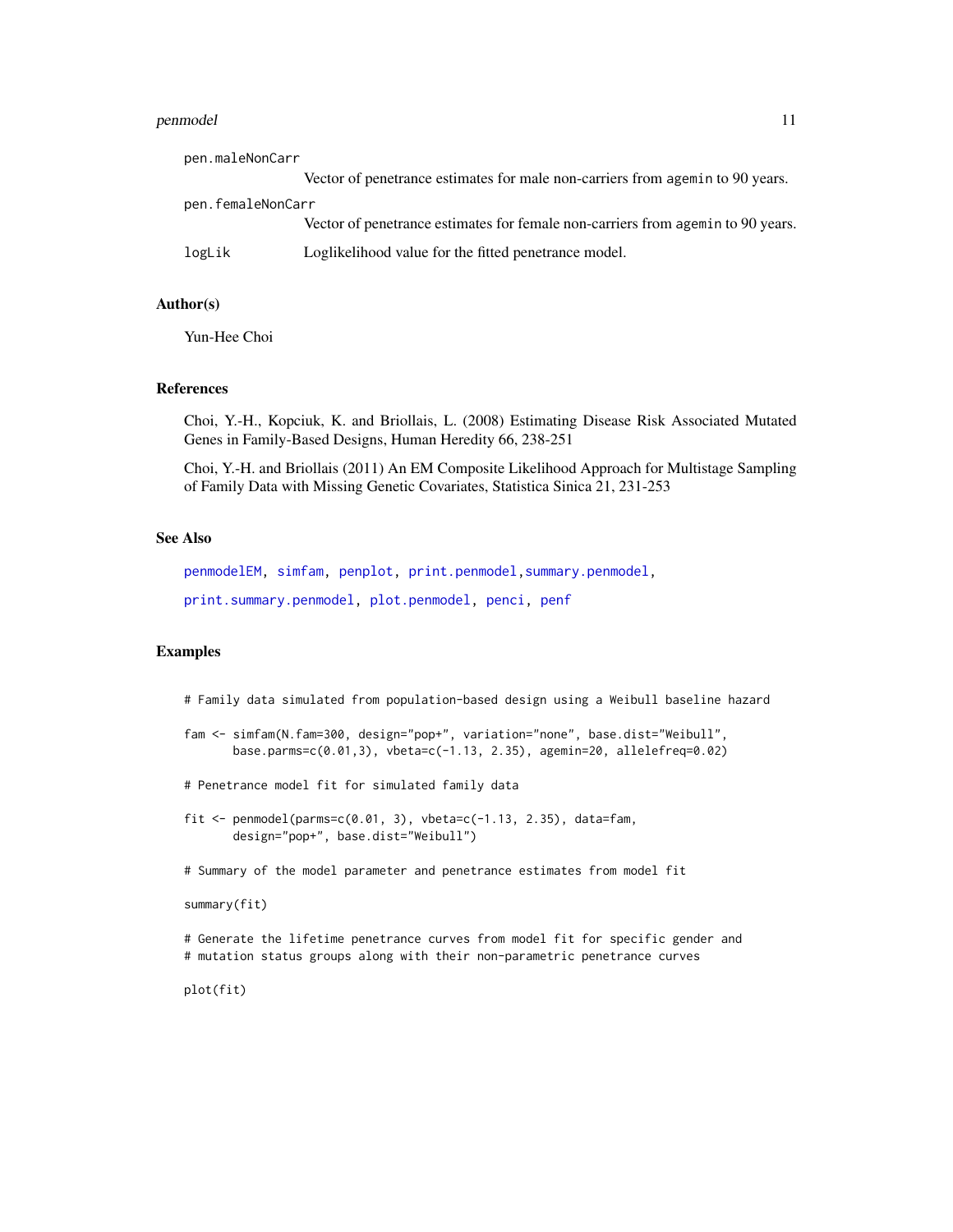<span id="page-11-1"></span><span id="page-11-0"></span>penmodelEM *EM algorithm for estimating the penetrance model with missing genotypes*

# Description

Fits a penetrance model for family data with missing genotypes via the EM algorithm and provides model parameter estimates and corresponding gender- and genotype-specific penetrance estimates.

# Usage

```
penmodelEM(parms, vbeta, data, design="pop", base.dist="Weibull",
           robust=FALSE, method="data", mode="dominant", q=0.02)
```

| parms     | Vector of initial values for baseline parameters. parms=c(lambda, rho), where<br>lambda and rho are the initial values for the scale and shape parameters, re-<br>spectively. For the "lognormal" baseline distribution, rho $> 0$ ; for the other<br>baselinse distributions, lambda $> 0$ and rho $> 0$ .                                                                                                                                                                                                                                                                                                        |
|-----------|--------------------------------------------------------------------------------------------------------------------------------------------------------------------------------------------------------------------------------------------------------------------------------------------------------------------------------------------------------------------------------------------------------------------------------------------------------------------------------------------------------------------------------------------------------------------------------------------------------------------|
| vbeta     | Vector of initial values for the regression coefficients for gender and majorgene,<br>$vbeta=c(beta.s, beta.g).$                                                                                                                                                                                                                                                                                                                                                                                                                                                                                                   |
| data      | Data frame generated from simfam or data frame containing specific variables:<br>famID, indID, generation, gender, currentage, mgene, time, status and<br>weight with attr(data, "agemin") specified.                                                                                                                                                                                                                                                                                                                                                                                                              |
| design    | Study design of the family data. Possible choices are: "pop", "pop+", "cli",<br>"cli+" or "twostage", where "pop" is for the population-based design with<br>affected probands whose mutation status can be either carrier or non-carrier,<br>"pop+" is similar to "pop" but with mutation carrier probands, "cli" is for the<br>clinic-based design that includes affected probands with at least one parent and<br>one sib affected, "cli+" is similar to "cli" but with mutation carrier probands,<br>and "twostage" is for the two-stage design with oversampling of high risks<br>families. Default is "pop". |
| base.dist | Choice of baseline hazard distribution to fit. Possible choices are: "Weibull",<br>"loglogistic", "Gompertz", "lognormal", or "gamma". Default is "Weibull".                                                                                                                                                                                                                                                                                                                                                                                                                                                       |
| robust    | Logical; if TRUE, use robust 'sandwich' standard errors and variance matrix,<br>otherwise use conventional standard errors and variance matrix.                                                                                                                                                                                                                                                                                                                                                                                                                                                                    |
| method    | Choice of methods for calculating the carrier probabilities for individuals with<br>missing mutation status. Possible choices are "data" for empirical calculation<br>of the carrier probabilities based on the observed carriers' statuses in the entire<br>sample, specific to generation and proband's mutation status or "mendelian"<br>for calculating carrier probabilities based on Mendelian transmission probabilies<br>with the given allele frequency and mutation statuses observed in the family.<br>Default is "data".                                                                               |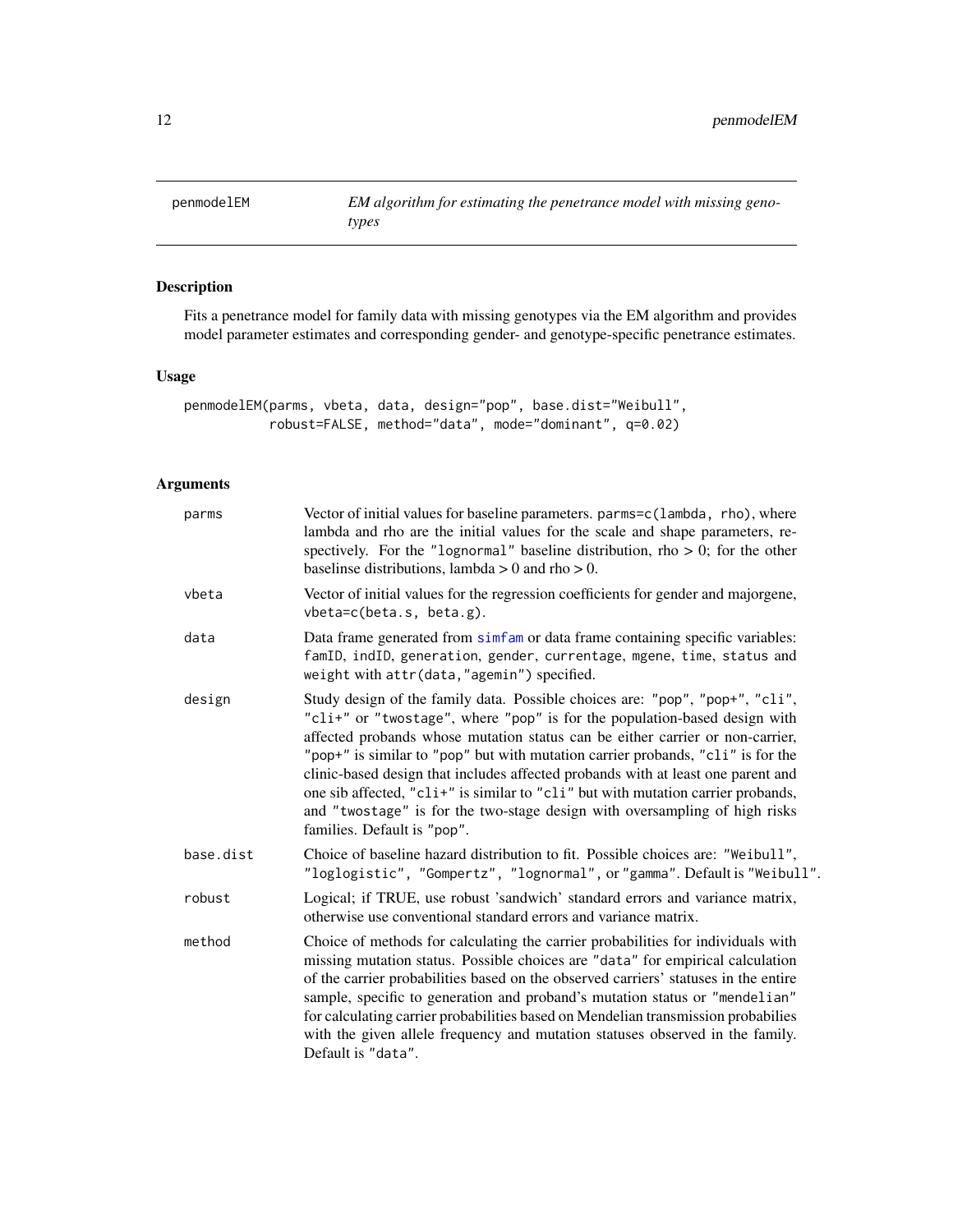<span id="page-12-0"></span>

|      | If method="mendelian", specify both mode of the inheritance and the allele<br>frequency q.                                                                                                                                           |
|------|--------------------------------------------------------------------------------------------------------------------------------------------------------------------------------------------------------------------------------------|
| mode | Choice of modes of inheritance for calculating carrier probabilies for individuals<br>with missing mutation status. Possible choices are "dominant" for dominant<br>model or "recessive" for recessive model. Default is "dominant". |
| q    | Frequency of the disease causing allele used for calculating carrier pobabilities.<br>The value should be between 0 and 1. If NULL, the estimated allele frequency<br>from data will be used. Default value is 0.02.                 |

The expectation and maximization (EM) algorithm is applied for making inference about the missing genotypes. In the expectation step, for individuals with unknown carrier status, we first compute their carrier probabilities given their family's observed phenotype and genotype information based on current estimates of parameters  $\theta$ 

$$
w_{fi} = P(X_{fi} = 1 | Y_{fi}, X_f^o),
$$

where  $X_{fi}$  represents the mutation carrier status and  $Y_{fi}$  represents the phenotype  $(t_{fi}, \delta_{fi})$  in terms of age at onset  $t_{fi}$  and disease status  $\delta_{fi}$  for individual i in family f and  $X_f^o$  represents the observed genotypes in family f.

Then, we obtain the conditional expectation of the log-likelihood function of the complete data given the observed data as a weighted log-likelihood, which has the form

$$
E_{\theta}[\ell(\theta)|Y, X^o] = \sum_{f}^{n} \sum_{i}^{n_f} \ell_{fi}(\theta|X_{fi} = 1) w_{fi} + \ell_{fi}(\theta|X_{fi} = 0)(1 - w_{fi}),
$$

In the maximization step, the updated parameter estimates are obtained by maximizing the weighted log likelihood computed in the E-step.

These expectation and maximization steps iterate until convergence to obtain the maximum likelihood estimates.

See more details in Choi and Briollais (2011) or Choi et al. (2014).

Transformed baseline parameters  $(\lambda, \rho)$  were used for estimation; see [penmodel](#page-8-1) for details.

#### Value

Returns an object of class 'penmodel', including the following elements:

| coefficients | Parameter estimates of transformed baseline parameters $(\lambda, \rho)$ and regression<br>coefficients for gender and mutation status ( $\beta_s$ , $\beta_q$ ) including their standard er-<br>rors and also their robust standard errors. |
|--------------|----------------------------------------------------------------------------------------------------------------------------------------------------------------------------------------------------------------------------------------------|
| varcov       | Variance covariance matrix of parameter estimates. If robust=TRUE, robust<br>'sandwich' variance covariance matrix is returned.                                                                                                              |
| se           | Standard errors of parameter estimates. If robust=TRUE, robust 'sandwich' stan-<br>dard errors are returned.                                                                                                                                 |
| pen70.est    | Penetrance estimates by age 70 specific to gender and mutation-status subgroups.                                                                                                                                                             |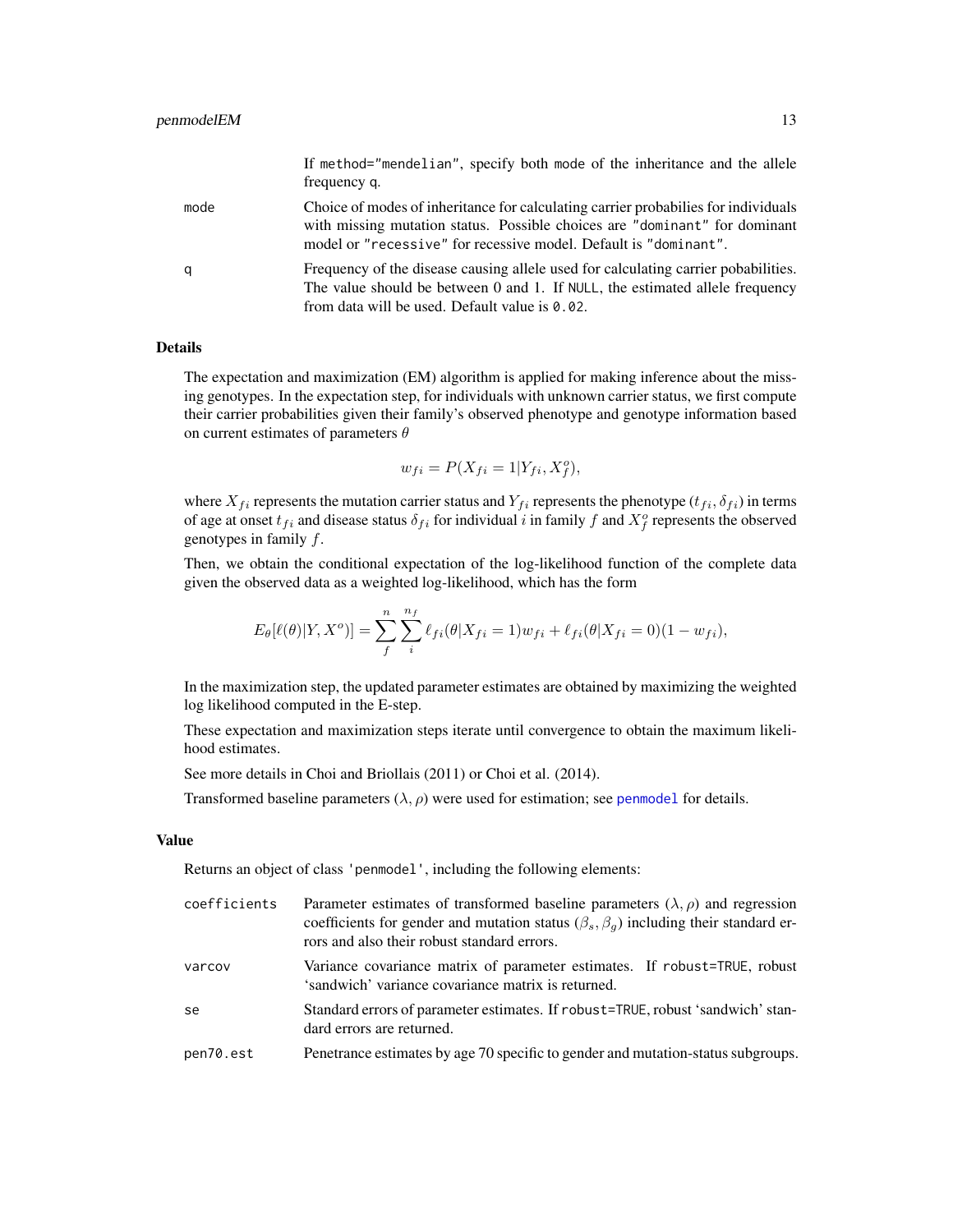<span id="page-13-0"></span>

| pen70.se          | Standard errors of penetrance estimates by age 70 specific to gender and mutation-<br>status subgroups.        |
|-------------------|----------------------------------------------------------------------------------------------------------------|
| pen70.ci          | 95% confidence interval estimates of penetrance by age 70 specific to gender<br>and mutation-status subgroups. |
| ageonset          | Vector of ages of onset ranging from agemin to 90 years.                                                       |
| pen.maleCarr      | Vector of penetrance estimates for male carriers from agemin to 90 years.                                      |
|                   | pen. femaleCarr Vector of penetrance estimates for female carriers from agemin to 90 years.                    |
| pen.maleNoncarr   |                                                                                                                |
|                   | Vector of penetrance estimates for male non-carriers from agemin to 90 years.                                  |
| pen.femaleNoncarr |                                                                                                                |
|                   | Vector of penetrance estimates for female non-carriers from agemin to 90 years.                                |
| logLik            | Loglikelihood value for the fitted penetrance model.                                                           |
|                   |                                                                                                                |

# Author(s)

Yun-Hee Choi

# References

Choi, Y.-H. and Briollais, L. (2011) An EM composite likelihood approach for multistage sampling of family data with missing genetic covariates, Statistica Sinica 21, 231-253.

Choi, Y.-H., Briollais, L., Green, J., Parfrey, P., and Kopciuk, K. (2014) Estimating successive cancer risks in Lynch Syndrome families using a progressive three-state model, Statistics in Medicine 33, 618-638.

# See Also

[simfam](#page-20-1), [penmodel](#page-8-1), [print.penmodel](#page-18-1), [summary.penmodel](#page-24-1), [print.summary.penmodel](#page-19-1), [plot.penmodel](#page-16-1),[carrierprob](#page-2-1)

# Examples

# Family data simulated with 30% of members missing their genetic information.

- fam <- simfam(N.fam=100, design="pop+", base.dist="Weibull", base.parms=c(0.01,3), vbeta=c(-1.13, 2.35), agemin=20, allelefreq=0.02, mrate=0.3)
- # EM algorithm for fitting family data with missing genotypes
- fit  $\leq$  penmodelEM(parms=c(0.01, 3), vbeta=c(-1.13, 2.35), data=fam, design="pop+", base.dist="Weibull", method="mendelian", mode="dominant", q=NULL)

# Summary of the model parameter and penetrance estimates from model fit # by penmodelEM

#### summary(fit)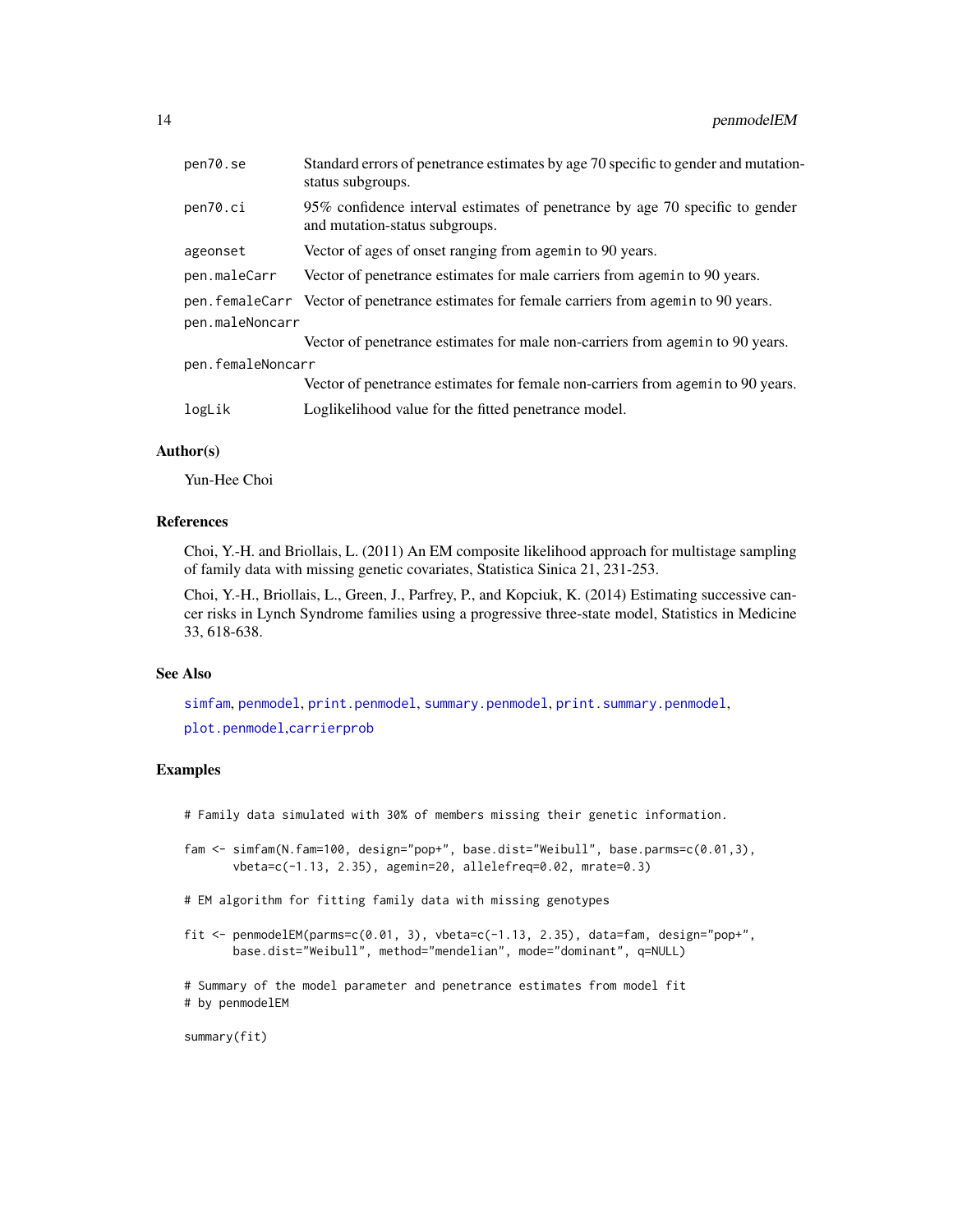#### <span id="page-14-0"></span>penplot that the contract of the contract of the contract of the contract of the contract of the contract of the contract of the contract of the contract of the contract of the contract of the contract of the contract of t

```
# Generate the lifetime penetrance curves from model fit for gender and
# mutation status groups along with their non-parametric penetrance curves
# based on observed data
```

```
plot(fit)
```
<span id="page-14-1"></span>penplot *Plot penetrance functions*

# Description

Plots the penetrance functions given the baseline parameter and regression coefficients' values and choices of baseline and frailty distributions.

#### Usage

```
penplot(base.parms, vbeta, variation="none", base.dist="Weibull",
       frailty.dist=NULL, depend=1, agemin=20, print=TRUE, ...)
```

| base.parms   | Vector of parameter values for baseline hazard function.                                                                                                                                                                                 |
|--------------|------------------------------------------------------------------------------------------------------------------------------------------------------------------------------------------------------------------------------------------|
|              | base.parms=c(lambda, rho), where lambda and rho are the shape and scale<br>parameters, respectively.                                                                                                                                     |
| vbeta        | Vector of regression coefficients for gender and majorgene                                                                                                                                                                               |
|              | vbeta=c(beta.s, beta.g). If variation="secondgene", specify regression<br>coefficient for second gene in vbeta=c(beta.s, beta.g1, beta.g2).                                                                                              |
| base.dist    | Choice of baseline hazard distribution. Possible choices are: "Weibull", "loglogistic",<br>"Gompertz", "lognormal", or "gamma". Default is "Weibull".                                                                                    |
| frailty.dist | Choice of frailty distribution. Possible choices are "gamma" for gamma distribu-<br>tion or "lognormal" for log normal distributions when variation="frailty".<br>Default is NULL.                                                       |
| variation    | Source of residual familial correlation. Possible choices are "frailty" for<br>frailty shared within families, "secondgene" for second gene shared within<br>families, or "none" for no residual familial correlation. Default is "none" |
| depend       | Variance of the frailty distribution. Dependence within families increases with<br>depend value. Default value is 1.                                                                                                                     |
| agemin       | Minimum age of disease onset. Default is 20 years of age.                                                                                                                                                                                |
| print        | Logical; if TRUE, prints the penetrance values by age 70 from the assumed<br>model.                                                                                                                                                      |
| $\cdots$     | Other parameters to be passed through to plotting functions.                                                                                                                                                                             |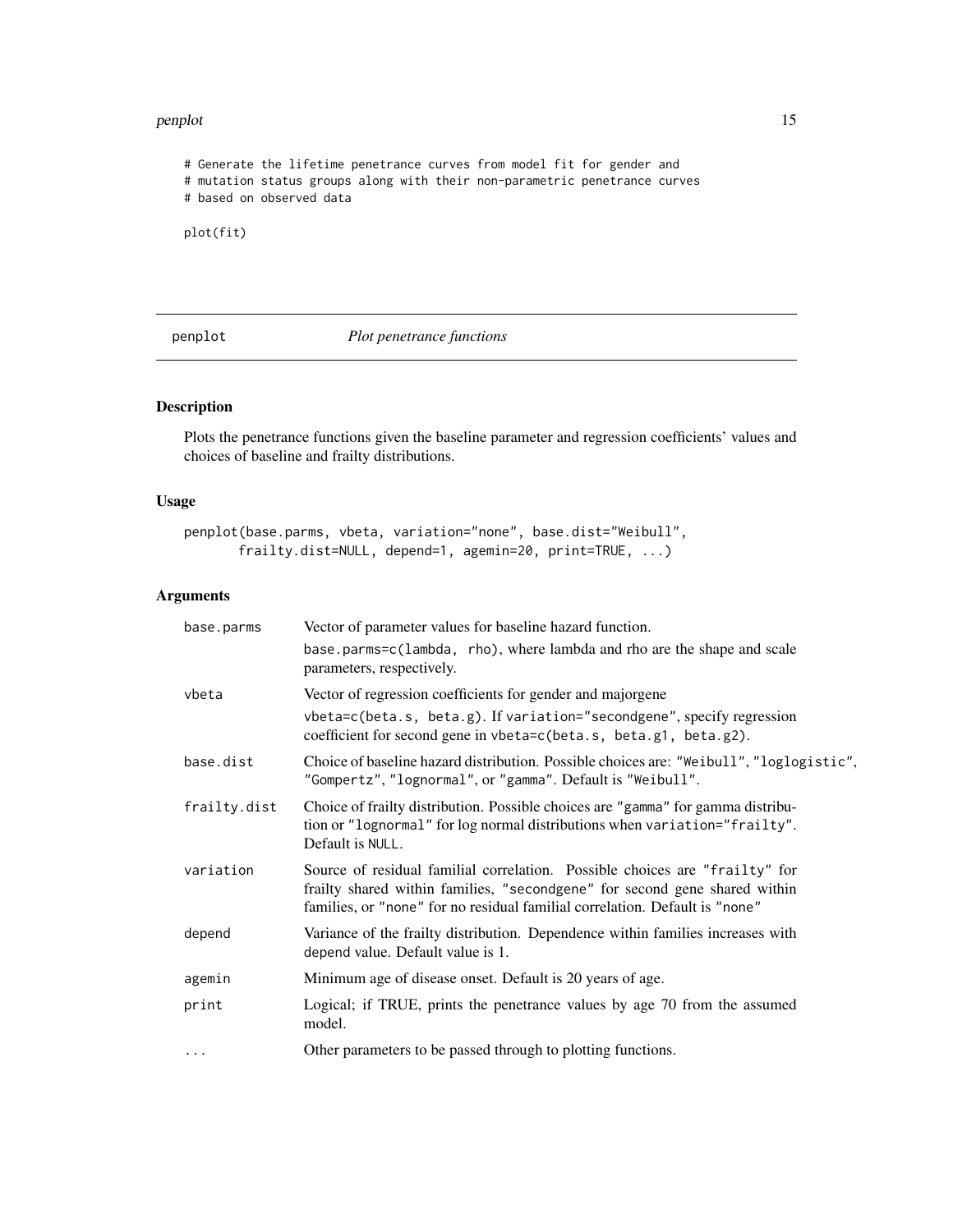<span id="page-15-0"></span>The penetrance model conditional on the frailty Z and covariates  $X = (x_s, x_g)$  is assumed to have the following hazard function

$$
h(t|X, Z) = h_0(t - t_0)Z \exp(\beta_s x_s + \beta_g x_g),
$$

where  $h_0(t)$  is the baseline hazard function,  $t_0$  is a minimum age of disease onset,  $x_s$  and  $x_g$  indicate male (1) or female (0) and carrier (1) or non-carrier (0) of a main gene of interest, respectively.

For example, when using a Weibull distribution for baseline hazard and a gamma distribution for frailty, the penetrance function has the form

$$
1-\left\{1+\frac{\lambda^\rho (t-t_0)^\rho \exp(\beta_sx_s+\beta_gx_g)}{\kappa}\right\}^{-\kappa}
$$

.

The penetrance curve for the second gene model is generated by

$$
1 - \exp\left\{-\lambda^{\rho}(t - t_0)^{\rho}\exp(\beta_g x_g + \beta_{g1}x_{g1} + \beta_{g2}x_{g2})\right\}
$$

where  $x_{g1}$  indicates carrior (1) or non-carrior (0) of a major gene and  $x_{g2}$  indicates carrior (1) or non-carrior (0) of a second gene.

When plotting with the second gene model, the plot will generate separate curves for mutation carriers and noncarriers, and seperate curves for the second gene carriers and noncarriers.

#### Value

Displays plots of the penetrance functions and returns the following values:

| pen70 | Penetrance estimates by age 70 specific to gender and mutation-status subgroups.                                                                                                                                                                                                                                                |
|-------|---------------------------------------------------------------------------------------------------------------------------------------------------------------------------------------------------------------------------------------------------------------------------------------------------------------------------------|
| x.age | Vetor of ages of onsest ranging from agemin to 80 years                                                                                                                                                                                                                                                                         |
| pen   | Lists of penetrance estimates computed at each age of x . age; if variation = "none"<br>or "frailty", lists include subgroups specific to gender and mutation status for<br>major gene. If variation $=$ "secondgene", lists include subgroups specific to<br>gender and both mutation statuses for major gene and second gene. |

#### Author(s)

Yun-Hee Choi

#### See Also

[simfam,](#page-20-1) [plot.penmodel](#page-16-1)

#### Examples

# Penetrance function curves based on Weibull baseline hazard function

penplot(base.parms=c(0.01,3), vbeta=c(0.5, 2), base.dist="Weibull", agemin=20)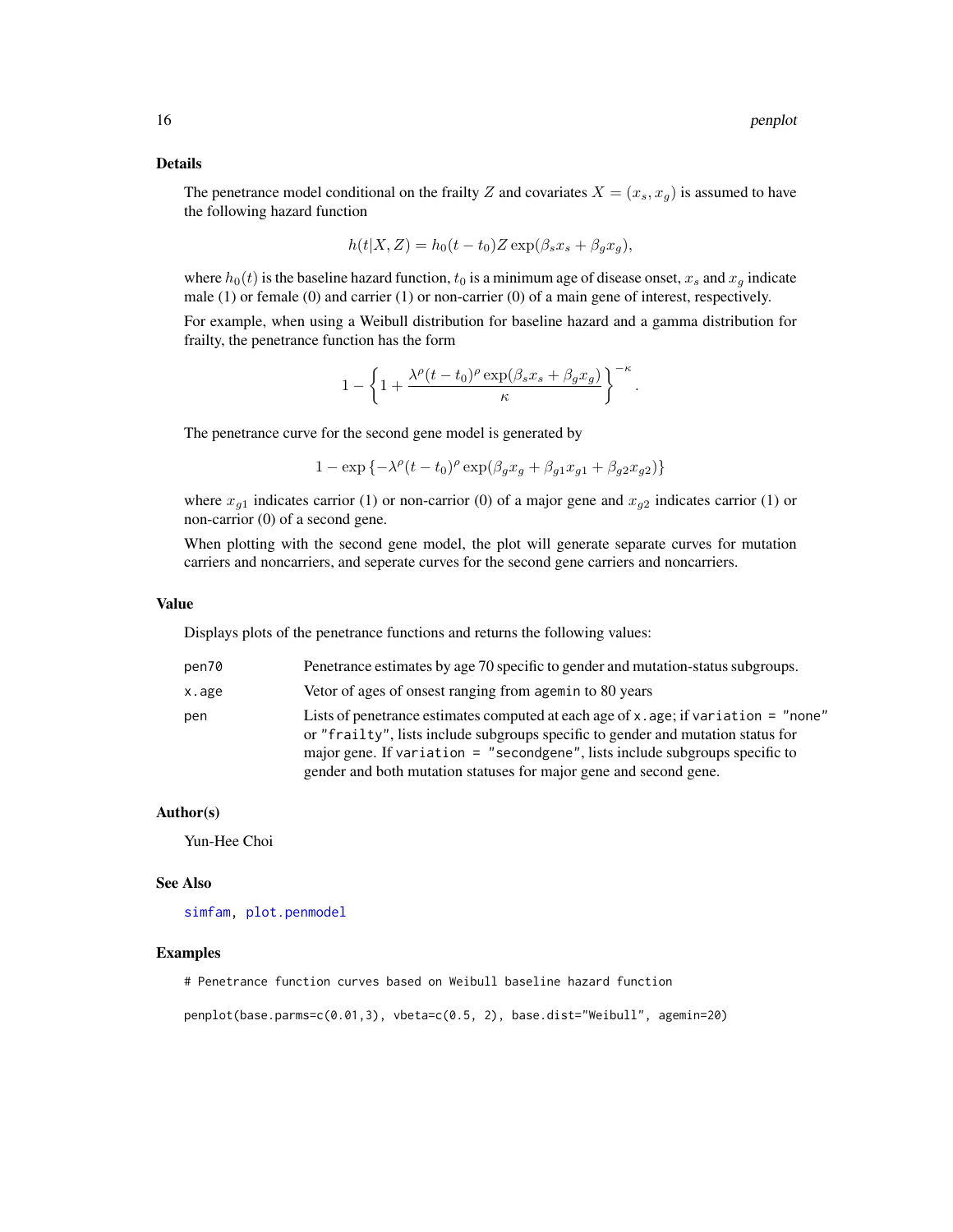<span id="page-16-1"></span><span id="page-16-0"></span>

# Description

Plots penetrance curves estimated from the fitted penetrance model and overlays non-parametric penetrance curves estimated from the data without proabands.

# Usage

```
## S3 method for class 'penmodel'
plot(x, print=TRUE, mark.time=FALSE, conf.int=FALSE, ...)
```
# Arguments

| $\mathsf{x}$ | An object class of penmodel, a fitted model by penmodel or penmodelEM func-<br>tions.                                                                                              |
|--------------|------------------------------------------------------------------------------------------------------------------------------------------------------------------------------------|
| print        | Logical; if TRUE, displays parameter estimates and penetrance estimates by age<br>70.                                                                                              |
| mark.time    | Logical; if TRUE, curves are marked at each censoring time, otherwise, no label-<br>ing is done.                                                                                   |
| conf.int     | Logical; if TRUE, displays 95% confidence intervals for both parametric and non-<br>parametric penetrance estimates for each subgroup and returns their lower and<br>upper limits. |
| $\ddotsc$    | Other parameters to be passed through to plotting functions.                                                                                                                       |

# Details

The 95% confidence intervals for the parametric penetrance curves were obtained based on 1000 simulations of the parameters, assuming a multivariate normal distribution for the estimated parameters with their variance covariance matrix. See [penci](#page-4-1) for more details.

#### Value

It displays the following summary values:

| coefficients | Parameter estimates of transformed baseline parameters $(\lambda, \rho)$ and regression<br>coefficients for gender and mutation status ( $\beta_s$ , $\beta_q$ ). |
|--------------|-------------------------------------------------------------------------------------------------------------------------------------------------------------------|
| pen70        | Penetrance estimates by age 70 specific to gender and mutation-status subgroups.                                                                                  |
| x.age        | Vetor of ages of onsest ranging from agemin to 80 years                                                                                                           |
| pen          | Penetrance estimates at each age in x age, specific to gender and mutation-<br>status subgroups.                                                                  |
| lower        | Lower limits of 95% confidence interval estimates for penetrance at each age in<br>x age, specific to gender and mutation status subgroups.                       |
| upper        | Upper limits of 95% confidence interval estimates for penetrance at each age in<br>x. age, specific to gender and mutation status subgroups.                      |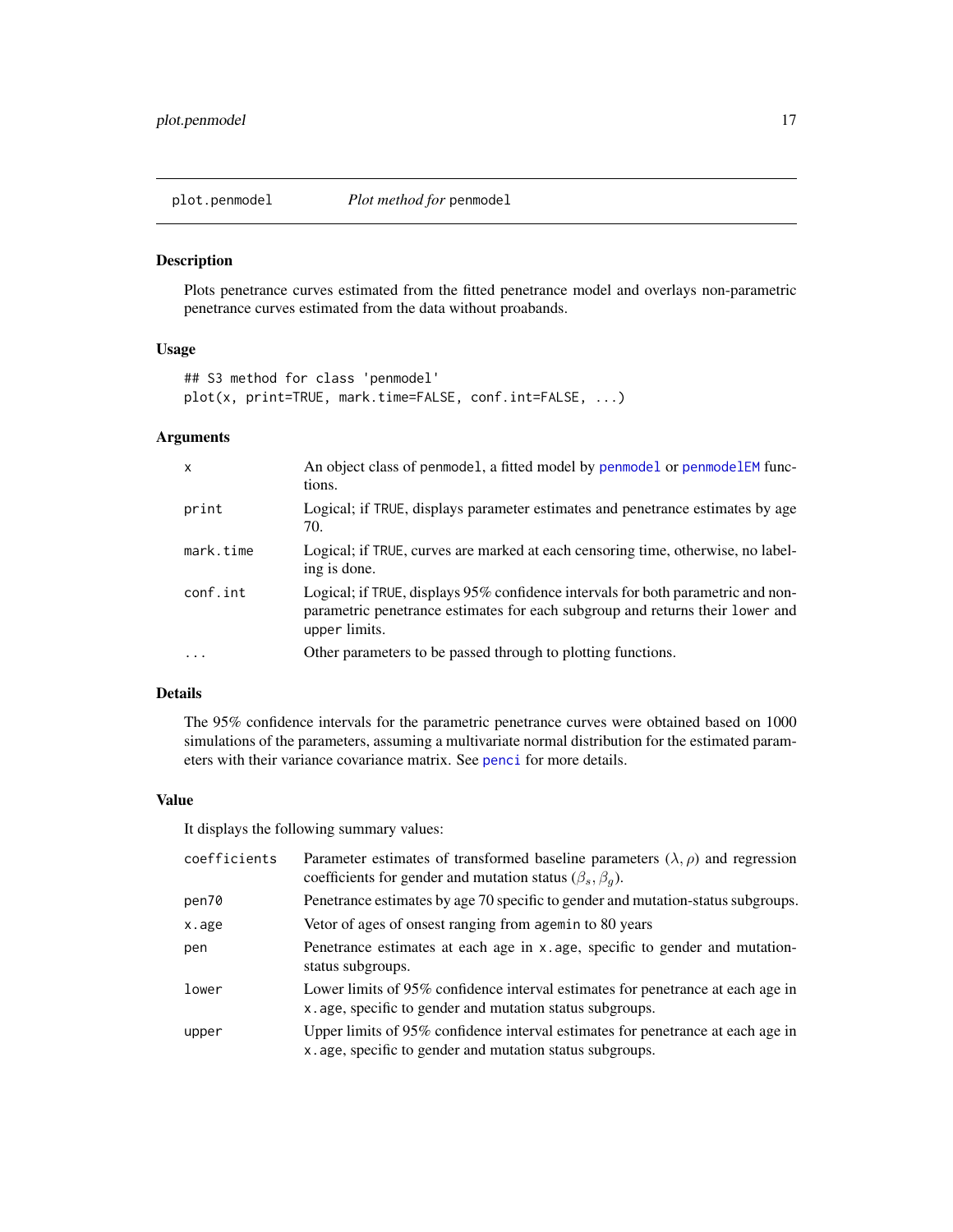# <span id="page-17-0"></span>Author(s)

Yun-Hee Choi

# See Also

```
penmodel, print.penmodel, penmodelEM, summary.penmodel, print.summary.penmodel,
simfam, penci, penf
```
# Examples

```
# Simulated family data
fam <- simfam(N.fam=300, design="pop+", base.dist="Weibull", variation="none",
       base.parms=c(0.01,3), vbeta=c(-1.13, 2.35), allelefreq=0.02, agemin=20)
# Fit family data
fit \leq penmodel(parms=c(0.01, 3), vbeta=c(-1.13, 2.35), data=fam,
       design="pop+", base.dist="Weibull")
# Plot penetrance function curves
plot(fit)
```
<span id="page-17-1"></span>

|  | plot.simfam | Plot method for simfam or Plot pedigrees |  |  |  |
|--|-------------|------------------------------------------|--|--|--|
|--|-------------|------------------------------------------|--|--|--|

#### Description

Provides pedigree plots for specified families generated from simfam function with option to save plots into a pdf file or for dataframe containing required .

# Usage

```
## S3 method for class 'simfam'
plot(x, famid, pdf=FALSE, file=NULL, ...)
```

| x        | An object of class 'simfam' created by simfam function or a data frame that has<br>class attributes c("simfam", "data.frame").      |
|----------|-------------------------------------------------------------------------------------------------------------------------------------|
| famid    | List of family IDs to plot. Default is the first family in given data set.                                                          |
| pdf      | Logical; if TRUE, pedigree plots are saved in a pdf file. If FALSE, plot pedigrees<br>on current plotting device. Default is FALSE. |
| file     | File name to save the pedigree plots; Default file name is "pedigreeplot.pdf".                                                      |
| $\cdots$ | Additional arguments passed on to the plot function.                                                                                |
|          |                                                                                                                                     |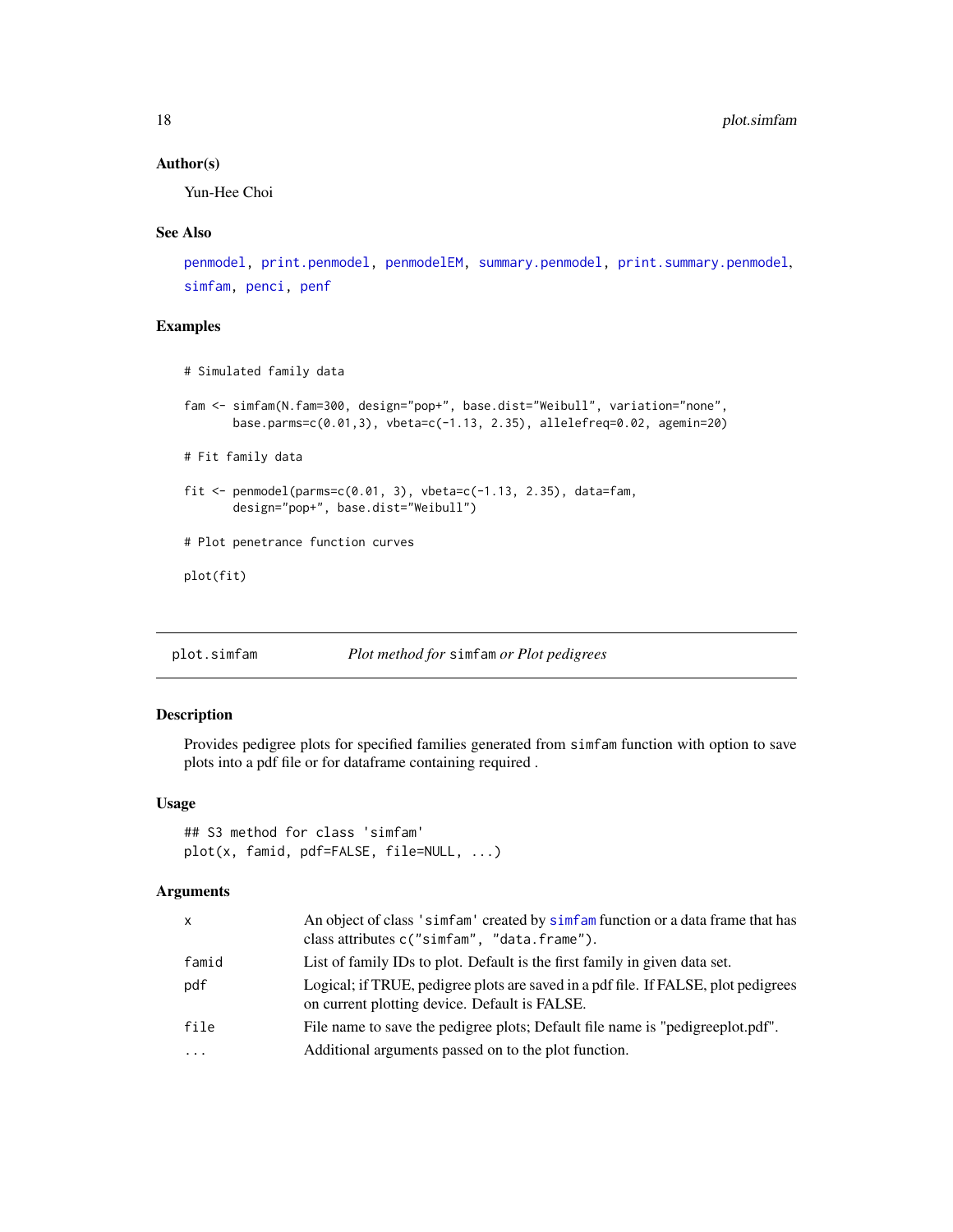# <span id="page-18-0"></span>print.penmodel 19

#### Details

Argument x can be a data frame that contains famID, indID, fatherID, motherID, gender (1 for male, 0 for female), status (1 for affected, 0 for non-affected), mgene (1 for mutation carrier, 0 for non-carrier, NA for missing), and proband (1 for proband, 0 for non-proband) and should have class attributes  $\text{class}(x) \leq c$  ("simfam", "data.frame").

Optionally, the data frame can contain a column named carrp.geno or carrp.pheno to replace missing values in mgene with their carrier probabilities.

# Value

Returns pedigree plots for specified families created by [simfam](#page-20-1) function or dataframe provided along with the affection and carrier mutation statuses of family members. Probands from each pedigree are indicated using red color.

When object inlcudes carrp.geno and/or carrp.pheno generated by [carrierprob](#page-2-1) function, the plot function displays the carrier probabilities for those with missing carrier status.

# See Also

[simfam,](#page-20-1) [summary.simfam,](#page-25-1) [carrierprob](#page-2-1)

#### Examples

# Simulated family data

```
fam <- simfam(N.fam=300, design="pop+", base.dist="Weibull", allelefreq=0.02,
      base.parms=c(0.01,3), vbeta=c(-1.13, 2.35), agemin=20)
```
# Pedigree plots for first three simulated families

plot(fam, famid=c(1:3), pdf=TRUE, file="pedigrees.pdf")

<span id="page-18-1"></span>print.penmodel *Print method for* penmodel*.*

# **Description**

Prints a summary of parameter and penetrance estimates of a fitted penetrance model.

#### Usage

```
## S3 method for class 'penmodel'
print(x, digits = max(3, getOption("digits") - 3), ...)
```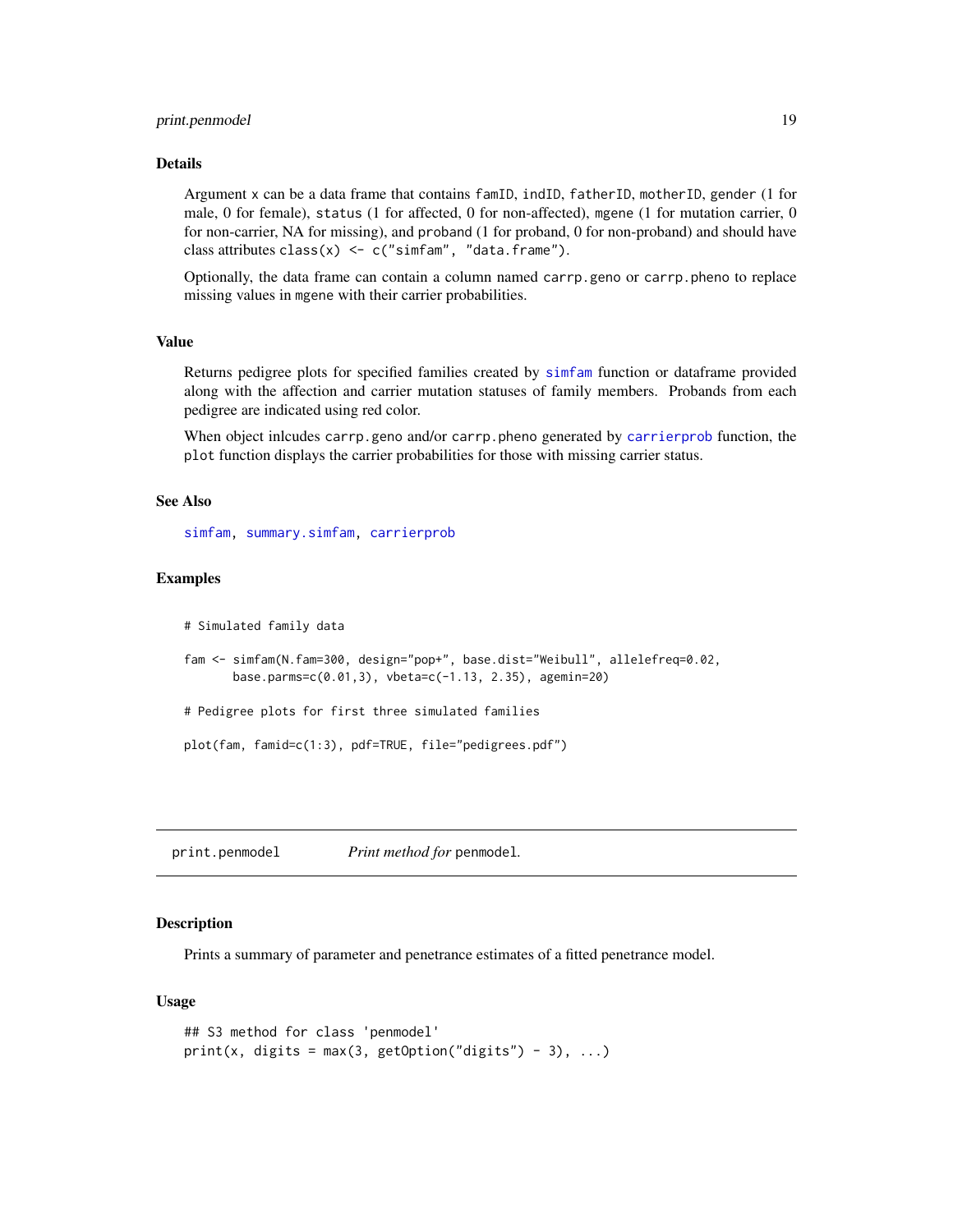### <span id="page-19-0"></span>**Arguments**

| $\mathsf{x}$ | An object class of penmodel, a fitted model by penmodel or penmodel EM func- |
|--------------|------------------------------------------------------------------------------|
|              | tions.                                                                       |
| digits       | the number of significant digits to use when printing.                       |
| $\cdots$     | further arguments passed to or from other methods.                           |
|              |                                                                              |

#### Value

Prints a short summary of the model and model fit. Returns an object of class 'penmodel'.

#### Author(s)

Yun-Hee Choi

# See Also

[penmodel,](#page-8-1) [penmodelEM,](#page-11-1) [summary.penmodel,](#page-24-1) [print.summary.penmodel,](#page-19-1) [plot.penmodel](#page-16-1)

<span id="page-19-1"></span>print.summary.penmodel

*Print method for* summary.penmodel *of a fitted penetrance model.*

# Description

Prints a short summary of parameter and penetrance estimates of a 'summary.penmodel' object.

# Usage

```
## S3 method for class 'summary.penmodel'
print(x, digits = max(3, getOption("digits") - 3),signif.stars=TRUE, ...)
```
#### Arguments

| $\mathsf{X}$            | An object class of 'summary.penmodel', a result of a call to summary.penmodel. |
|-------------------------|--------------------------------------------------------------------------------|
| digits                  | Number of significant digits to use when printing.                             |
| signif.stars            | Logical; if TRUE, provides stars to hightlight significant p-values.           |
| $\cdot$ $\cdot$ $\cdot$ | Further arguments passed to or from other methods.                             |

#### Value

Prints a summary of parameter estimates, their standard errors, t-statistics and corresponding twosided  $p$ -values and additionally indicates significance stars if signif.stars is TRUE.

Also prints penetrance estimates by age 70 specific to gender and mutation-status subgroups along with their standard errors and 95% confidence intervals.

Returns an object of class 'summary.penmodel'.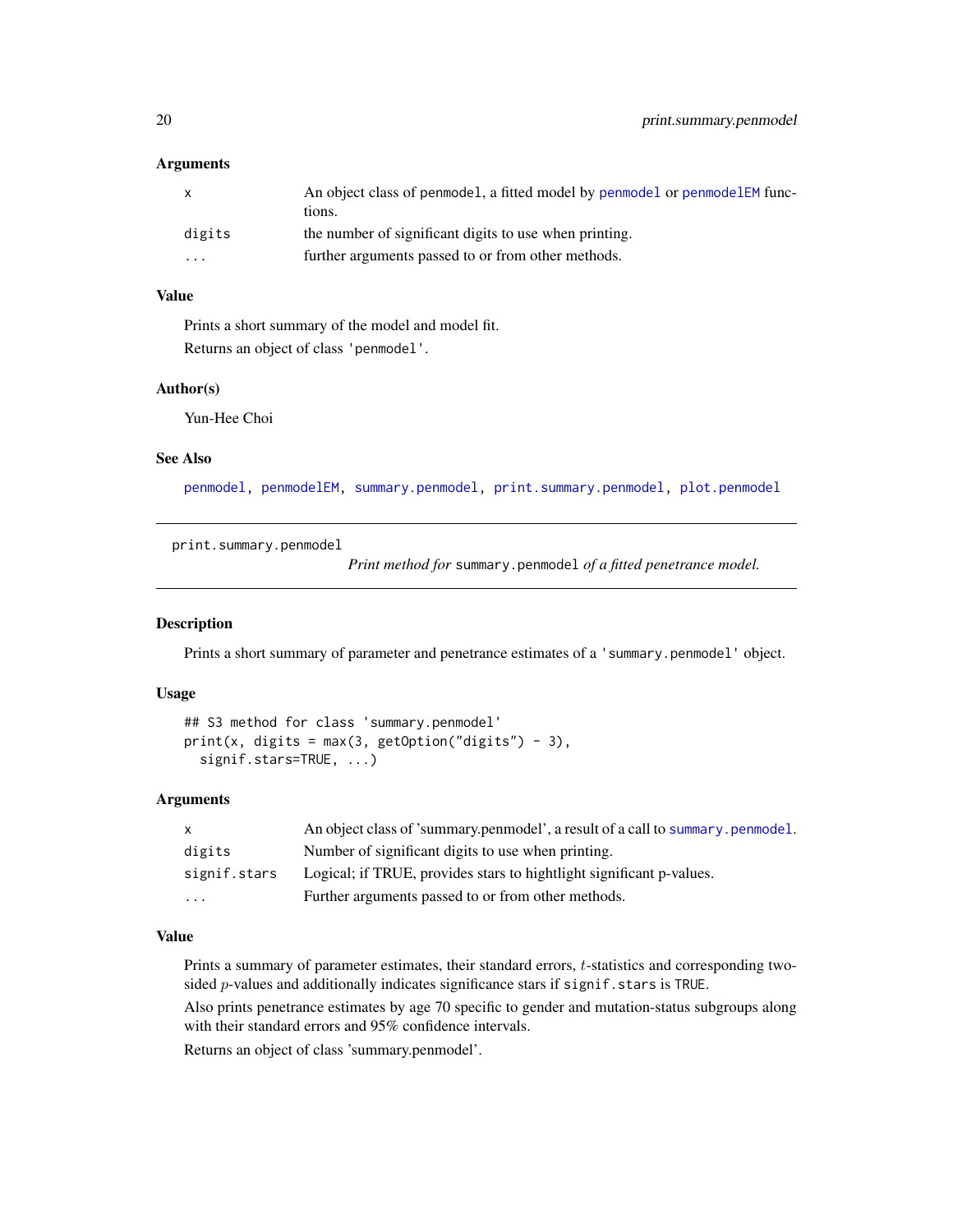#### <span id="page-20-0"></span>simfam 21

# Author(s)

Yun-Hee Choi

# See Also

[penmodel,](#page-8-1) [penmodelEM,](#page-11-1) [print.penmodel,](#page-18-1) [summary.penmodel](#page-24-1)

<span id="page-20-1"></span>simfam *Generate familial time-to-event data*

# Description

Generates familial time-to-event data for specified study design, genetic model and source of residual familial correlation; the generated data frame also contains family structure (individual's id, father id, mother id, relationship to proband, generation), gender, current age, genotypes of major or second genes.

# Usage

```
simfam(N.fam, design="pop", variation="none", depend=1,
      base.dist="Weibull", frailty.dist=NULL, base.parms, vbeta,
       allelefreq=c(0.02, 0.2), dominant.m=TRUE, dominant.s=TRUE,
      mrate=0, hr=0, age1=c(65,2.5), age2=c(45,2.5), agemin=20)
```

| N.fam     | Number of families to generate.                                                                                                                                                                                                                                                                                                                                                                                                                                                                                                                                                                                                                                                                                                                    |
|-----------|----------------------------------------------------------------------------------------------------------------------------------------------------------------------------------------------------------------------------------------------------------------------------------------------------------------------------------------------------------------------------------------------------------------------------------------------------------------------------------------------------------------------------------------------------------------------------------------------------------------------------------------------------------------------------------------------------------------------------------------------------|
| design    | Family based study design used in the simulations. Possible choices are: "pop",<br>"pop+", "cli", "cli+" or "twostage", where "pop" is for the population-<br>based design that families are ascertained by affected probands, "pop+" is simi-<br>lar to "pop" but with mutation carrier probands, "cli" is for the clinic-based de-<br>sign that includes affected probands with at least one parent and one sib affected,<br>"cli+" is similar to "cli" but with mutation carrier probands and "twostage"<br>for two-stage design that randomly samples families from the population in the<br>first stage and oversamples high risk families in the second stage that include at<br>least two affected members in the family. Default is "pop". |
| variation | Source of residual familial correlation. Possible choices are: "frailty" for<br>frailty shared within families, "secondgene" for second gene variation, or "none"<br>for no residual familial correlation. Default is "none".                                                                                                                                                                                                                                                                                                                                                                                                                                                                                                                      |
| depend    | Variance of the frailty distribution. Dependence within families increases with<br>depend value. Default value is 1.                                                                                                                                                                                                                                                                                                                                                                                                                                                                                                                                                                                                                               |
| base.dist | Choice of baseline hazard distribution. Possible choices are: "Weibull", "loglogistic",<br>"Gompertz", "lognormal", or "gamma". Default is "Weibull".                                                                                                                                                                                                                                                                                                                                                                                                                                                                                                                                                                                              |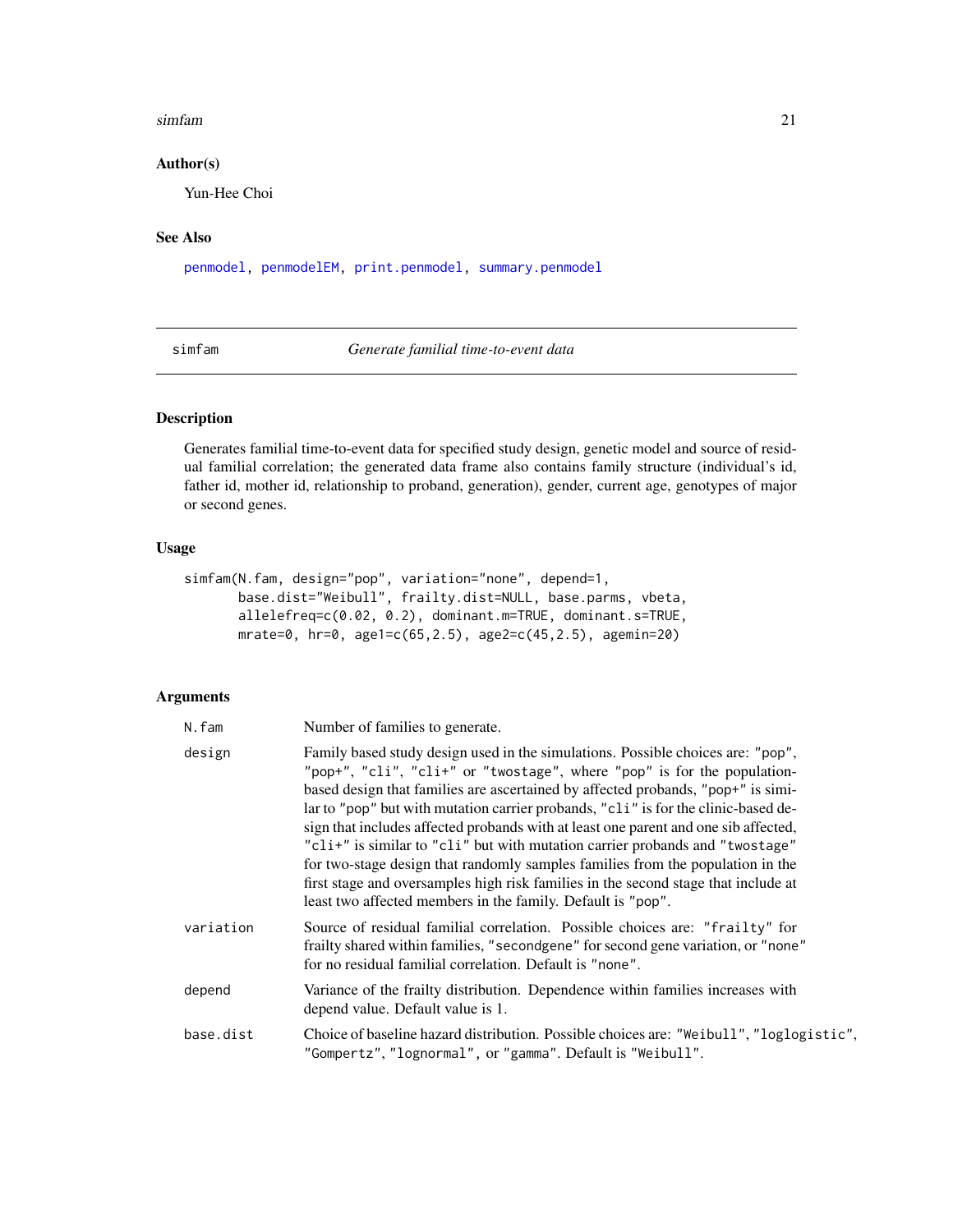| frailty.dist | Choice of frailty distribution. Possible choices are: "gamma" for gamma distri-<br>bution or "lognormal" for log normal distribution when variation="frailty".<br>Default is NULL.                                                           |
|--------------|----------------------------------------------------------------------------------------------------------------------------------------------------------------------------------------------------------------------------------------------|
| base.parms   | Vector of parameter values for baseline hazard function.                                                                                                                                                                                     |
|              | base.parms=c(lambda, rho), where lambda and rho are the shape and scale<br>parameters, respectively.                                                                                                                                         |
| vbeta        | Vector of parameter values for gender, majorgene, and secondgene.                                                                                                                                                                            |
| allelefreq   | Vector of population allele frequencies of major and second disease gene alleles.<br>Frequencies must be between 0 and 1. Default frequencies are 0.02 for major<br>gene allele and 0.2 for second gene allele, allelefreq=c(0.02, 0.2).     |
| dominant.m   | Logical; if TRUE, the genetic model of major gene is dominant, otherwise re-<br>cessive.                                                                                                                                                     |
| dominant.s   | Logical; if TRUE, the genetic model of second gene is dominant, otherwise<br>recessive.                                                                                                                                                      |
| mrate        | Proportion of missing genotypes, value between 0 and 1. Default value is 0.                                                                                                                                                                  |
| hr           | Proportion of high risk families, which include at least two affected members, to<br>be sampled from the two stage sampling. This value should be specified when<br>design="twostage". Default value is 0. Value should lie between 0 and 1. |
| age1         | Vector of mean and standard deviation for the current age of generation 1 or<br>grandparents. Default values are mean of 65 years and standard deviation of 2.5<br>years, age1=c(65, 2.5).                                                   |
| age2         | Vector of mean and standard deviation for the current age of generation 2 or<br>proband generation. Default values are mean of 45 years and standard deviation<br>of 2.5 years, age2= $c(45, 2.5)$ .                                         |
| agemin       | Minimum age of disease onset. Default is 20 years of age.                                                                                                                                                                                    |

The design argument defines the type of family based design to be simulated. Two variants of the population-based and clinic-based design can be chosen: "pop" when proband is affected, "pop+" when proband is affected mutation carrier, "cli" when proband is affected and at least one parent and one sibling are affected, "cli+" when proband is affected mutation-carrier and at least one parent and one sibling are affected. The two-stage design, "twostage", is used to oversample high risk families, where the proportion of high risks families to include in the sample is specified by hr. High risk families often include multiple (at least two) affected members in the family.

Age at onset is generated from the penetrance model where residual familial correlation is induced by either a latent random variable called "frailty"" or a second gene shared by family members.

The penetrance model with a shared frailty model has the form

$$
h(t|Z) = h_0(t - t_0)Z \exp(\beta_s x_s + \beta_{g1} x_{g1})
$$

where  $Z$  represents a frailty shared within families and follows either a gamma or log-normal distribution;  $t_0$  is a minimum age of disease onset;  $x_s$  indicates males (1) and females (0) and  $x_{g1}$ indicates carriers (1) and non-carriers (0) of major gene mutation.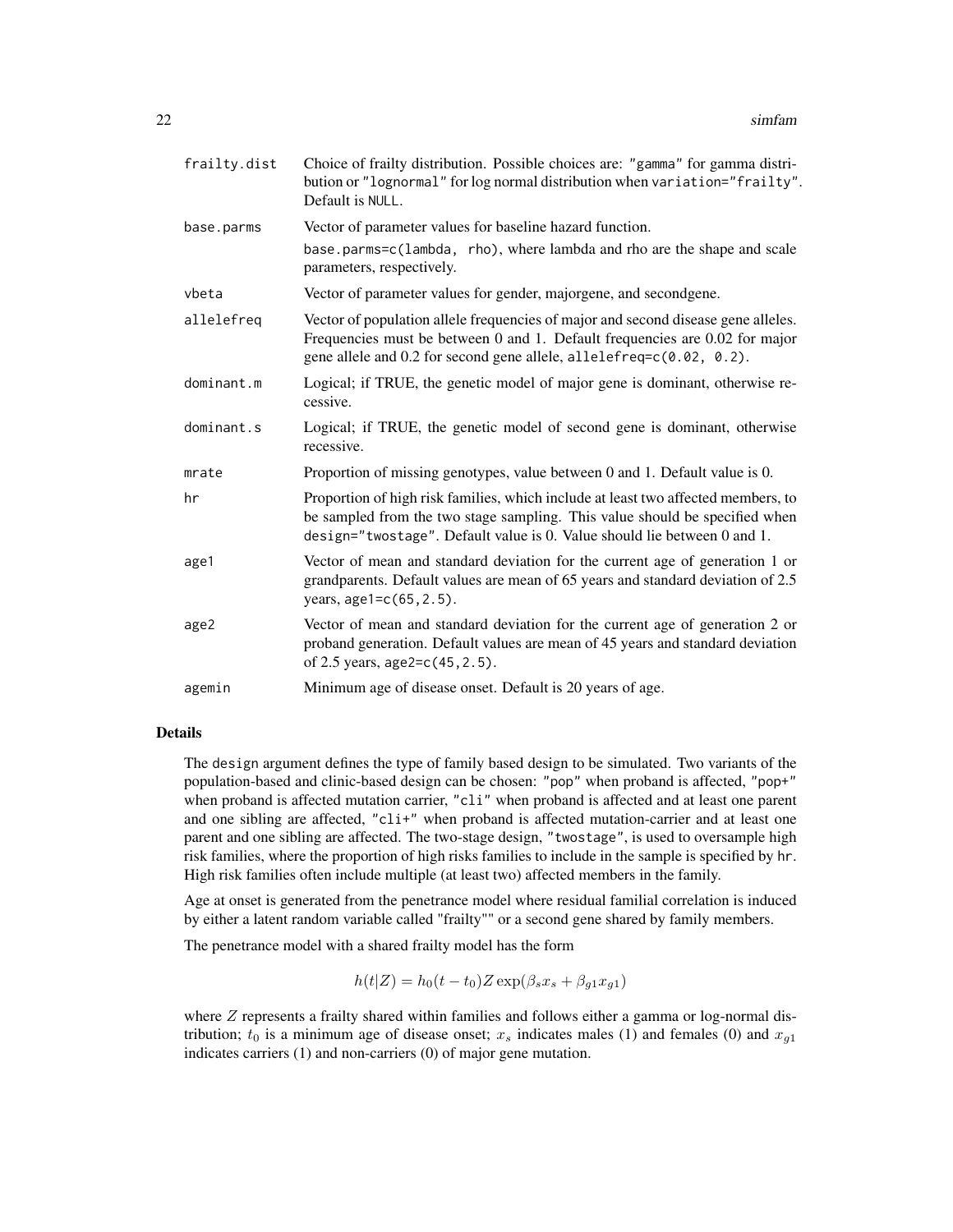#### simfam 23

The penetrance model with a second gene variation has the form

$$
h(t|Z) = h_0(t - t_0) \exp(\beta_s x_s + \beta_{g1} x_{g1} + \beta_{g2} x_{g2})
$$

where  $x_{g2}$  indicates carriers (1) and non-carriers (0) of a second gene mutation.

The current ages for each generation are simulated assuming normal distributions. However, the probands' ages are generated using a left truncated normal distribution as their ages cannot be less than the minimum age of onset. The mean age difference between each generation and their parents is specified as at least 20 years apart.

# Value

Returns an object of class 'simfam', a data frame which contains:

| famID      | Family identification number (id).                                                                                              |  |  |  |  |  |
|------------|---------------------------------------------------------------------------------------------------------------------------------|--|--|--|--|--|
| indID      | Individual id.                                                                                                                  |  |  |  |  |  |
| gender     | Gender indicator: 1 for males, 0 for females.                                                                                   |  |  |  |  |  |
| motherID   | Mother id number.                                                                                                               |  |  |  |  |  |
| fatherID   | Father id number.                                                                                                               |  |  |  |  |  |
| proband    | Proband indicator: 1 if the individual is the proband, 0 otherwise.                                                             |  |  |  |  |  |
| generation | Individuals generation: 1=parents of probands, 2=probands and siblings, 3=children<br>of probands and siblings.                 |  |  |  |  |  |
| majorgene  | Genotype of major gene: 1=AA, 2=Aa, 3=aa where A is disease gene.                                                               |  |  |  |  |  |
| secondgene | Genotype of second gene: 1=BB, 2=Bb, 3=bb where B is disease gene.                                                              |  |  |  |  |  |
| ageonset   | Age at disease onset.                                                                                                           |  |  |  |  |  |
| currentage | Current age.                                                                                                                    |  |  |  |  |  |
| time       | Minimum time between current age and age at onset.                                                                              |  |  |  |  |  |
| status     | Disease status: 1 for affected and 0 for unaffected (censored).                                                                 |  |  |  |  |  |
| mgene      | Carrier status of major gene which can possibly be missing: 1 for carrier, 2 for<br>non-carrier, NA for missing carrier status. |  |  |  |  |  |
| relation   | Family members' relationship with the proband is as follows:                                                                    |  |  |  |  |  |
|            | Proband (self)<br>1<br>Brother or sister<br>2<br>3<br>Son or daughter                                                           |  |  |  |  |  |
|            | $\overline{4}$<br>Parent                                                                                                        |  |  |  |  |  |
|            | 5<br>Nephew or niece<br>Husband<br>6                                                                                            |  |  |  |  |  |
|            | Brother or sister in law<br>7                                                                                                   |  |  |  |  |  |
| fsize      | Family size including parents, siblings and children of the proband and the sib-<br>lings.                                      |  |  |  |  |  |
| naff       | Number of affected members in family.                                                                                           |  |  |  |  |  |
| weight     | Sampling weights.                                                                                                               |  |  |  |  |  |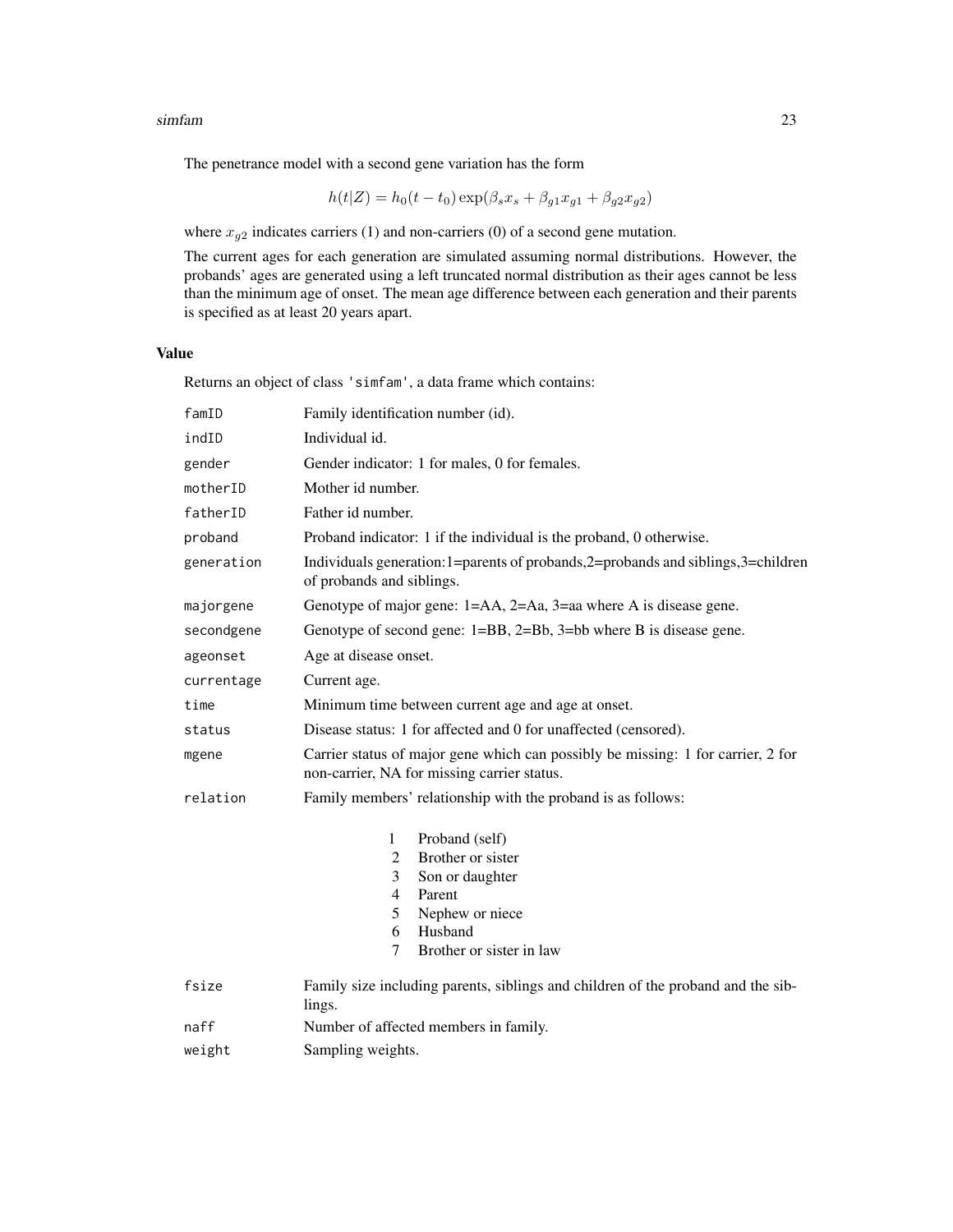#### <span id="page-23-0"></span>Author(s)

Yun-Hee Choi, Wenqing He

#### References

Choi, Y.-H., Kopciuk, K. and Briollais, L. (2008) Estimating Disease Risk Associated Mutated Genes in Family-Based Designs, Human Heredity 66, 238-251

Choi, Y.-H. and Briollais (2011) An EM Composite Likelihood Approach for Multistage Sampling of Family Data with Missing Genetic Covariates, Statistica Sinica 21, 231-253

# See Also

[summary.simfam,](#page-25-1) [plot.simfam,](#page-17-1) [penplot](#page-14-1)

# Examples

```
## Example 1: simulate family data from population-based design using
# a Weibull distribution for the baseline hazard and inducing
# residual familial correlation through a shared gamma frailty.
fam <- simfam(N.fam=100, design="pop+", variation="frailty",
      base.dist="Weibull", frailty.dist="gamma", depend=1,
      allelefreq=0.02, base.parms=c(0.01,3), vbeta=c(-1.13, 2.35))
```
head(fam)

```
## Not run:
```

|  |     |    |    |   |                                                                  |  |  | famID indID gender motherID fatherID proband generation majorgene secondgene |
|--|-----|----|----|---|------------------------------------------------------------------|--|--|------------------------------------------------------------------------------|
|  |     |    |    |   |                                                                  |  |  |                                                                              |
|  |     |    |    |   |                                                                  |  |  |                                                                              |
|  |     |    |    |   |                                                                  |  |  |                                                                              |
|  |     |    |    |   |                                                                  |  |  |                                                                              |
|  |     |    |    |   |                                                                  |  |  |                                                                              |
|  |     |    |    |   |                                                                  |  |  |                                                                              |
|  |     |    |    |   | ageonset currentage time status mgene relation fsize naff weight |  |  |                                                                              |
|  | 70  | 68 | 68 |   |                                                                  |  |  |                                                                              |
|  | 110 | 68 | 68 | a |                                                                  |  |  |                                                                              |
|  | 36  | 40 | 36 |   |                                                                  |  |  |                                                                              |
|  | 212 | 50 | 50 |   |                                                                  |  |  |                                                                              |
|  | 79  | 19 | 19 |   |                                                                  |  |  |                                                                              |
|  | 169 | 16 | 16 |   |                                                                  |  |  |                                                                              |

## End(Not run) summary(fam)

plot(fam, famid=c(1:2)) # pedigree plots for families with IDs=1 and 2

## Example 2: simulate family data from two stage design to include # 30% of high risk families in the sample.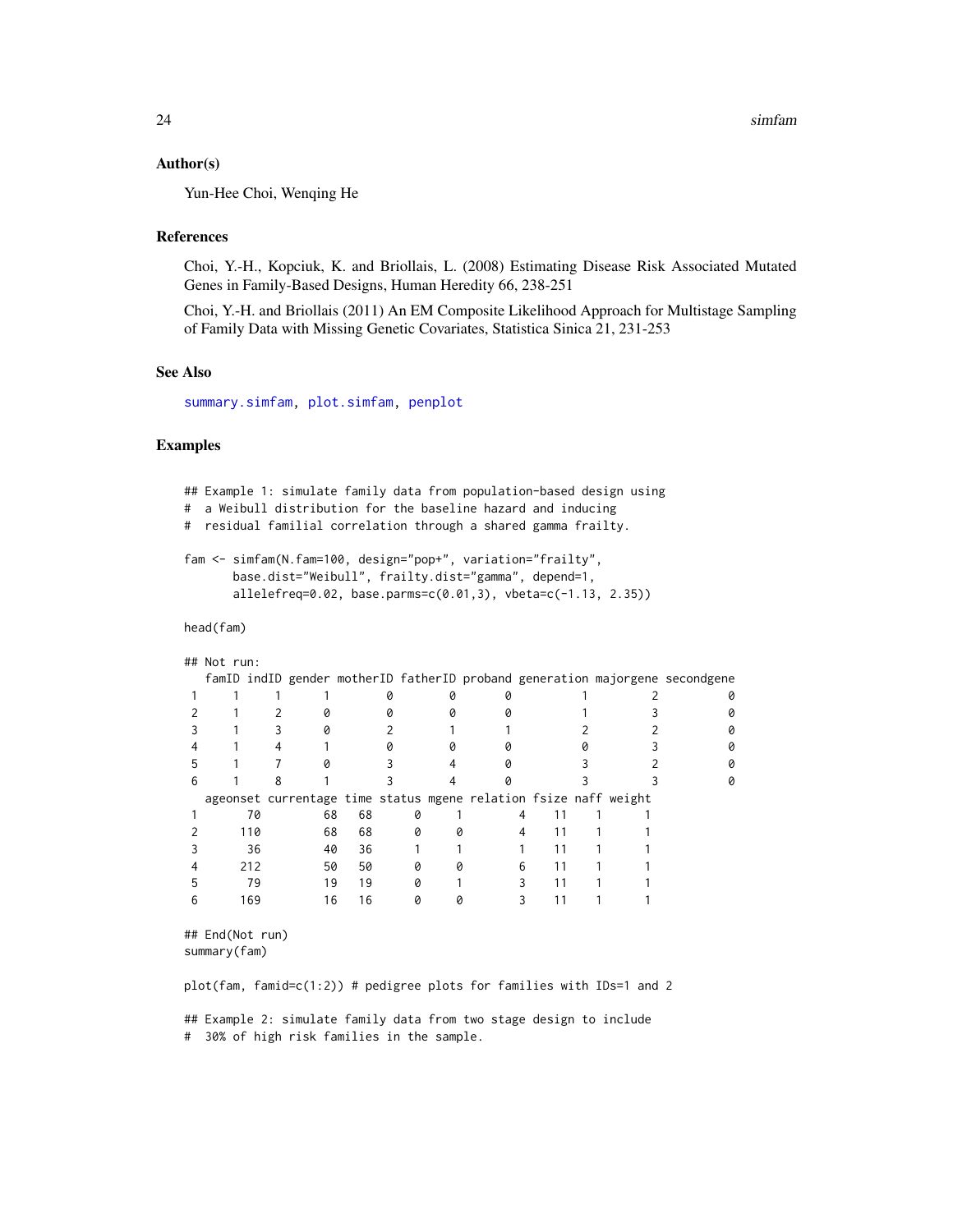# <span id="page-24-0"></span>summary.penmodel 25

```
fam <- simfam(N.fam=100, design="twostage", variation="frailty",
      base.dist="Weibull", frailty.dist="gamma", depend=1, hr=0.3,
      base.parms=c(0.01,3), vbeta=c(-1.13, 2.35), allelefreq=0.02)
```
summary(fam)

<span id="page-24-1"></span>summary.penmodel *Summary method for class* penmodel

# Description

Provides a summary of a fitted penetrance model.

# Usage

```
## S3 method for class 'penmodel'
summary(object, correlation=FALSE, ...)
```
# Arguments

| object      | An object class of 'penmodel', a fitted model by penmodel or penmodel EM<br>functions. |
|-------------|----------------------------------------------------------------------------------------|
| correlation | Logical; if TRUE, returns the correlation matrix of the estimated parameters.          |
| .           | Further arguments passed to or from other methods.                                     |

# Value

Returns the object of class 'summary.penmodel', including the following summary values:

| coefficients | 4 x 4 matrix with columns for parameter estimates of transformed baseline<br>parameters $(\lambda, \rho)$ and regression coefficients for gender and mutation status<br>$(\beta_s, \beta_a)$ , their standard errors (or robust standard errors if robust=TRUE was<br>selected when fitting the penetrance model), t-statistics and corresponding two-<br>sided $p$ -values. |
|--------------|------------------------------------------------------------------------------------------------------------------------------------------------------------------------------------------------------------------------------------------------------------------------------------------------------------------------------------------------------------------------------|
| varcov       | 4 x 4 variance covariance matrix of the parameter estimates.                                                                                                                                                                                                                                                                                                                 |
| correlation  | Correlation matrix corresponding to the specified variance covariance matrix, if<br>correlation=TRUE is specified.                                                                                                                                                                                                                                                           |
| pen70        | Penetrance estimates by age 70 specific to gender and mutation-status subgroups<br>including their standard errors and 95% confidence intervals.                                                                                                                                                                                                                             |

#### Author(s)

Yun-Hee Choi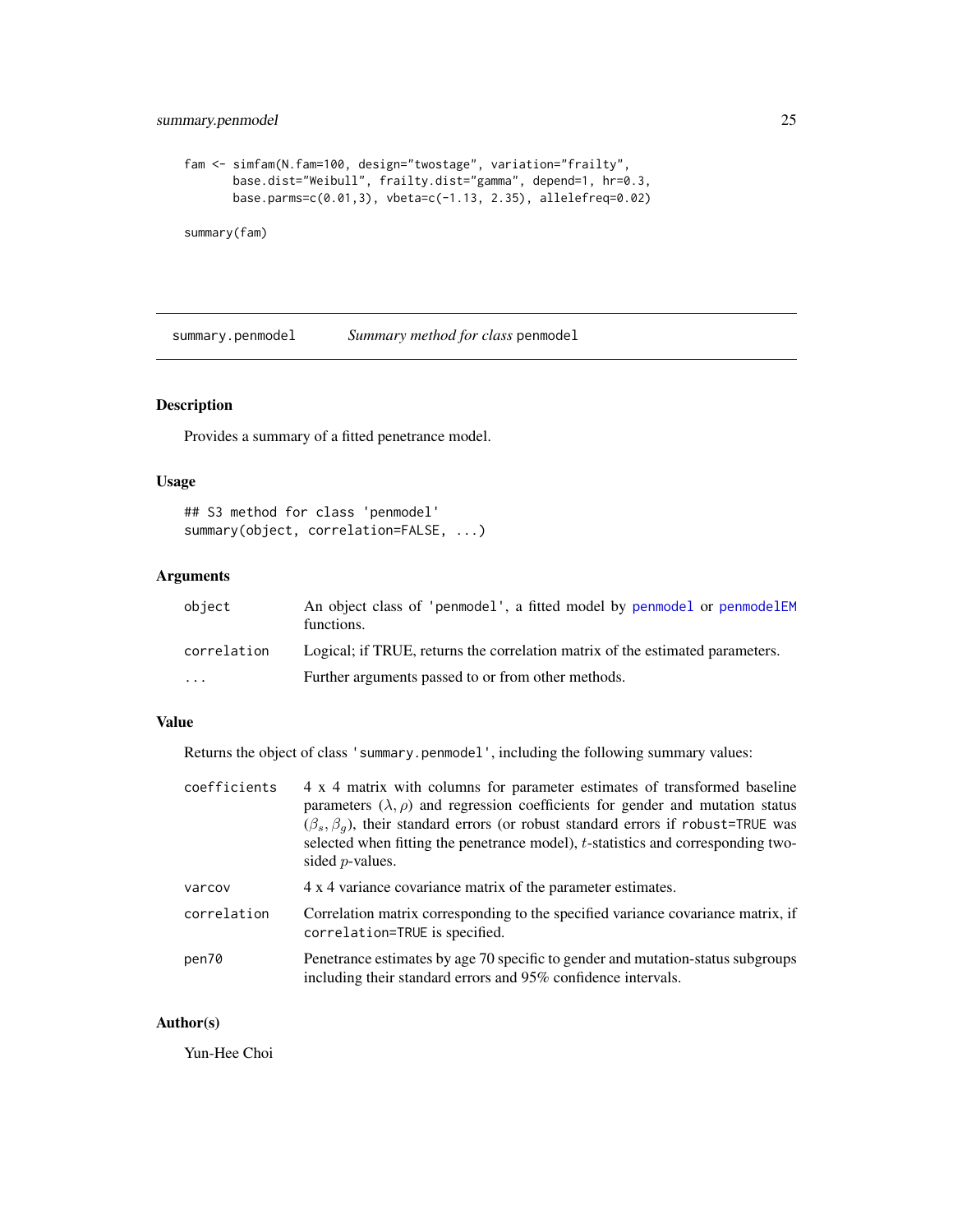#### <span id="page-25-0"></span>See Also

[penmodel,](#page-8-1) [penmodelEM,](#page-11-1) [print.penmodel,](#page-18-1) [print.summary.penmodel](#page-19-1) [plot.penmodel](#page-16-1) Function [coef](#page-0-0) will extract the matrix of coefficients with standard errors,  $t$ -statistics and  $p$ -values.

#### Examples

```
# Simulated family data
fam <- simfam(N.fam=300, design="pop+", variation="none", base.dist="Weibull",
     base.parms=c(0.01,3), vbeta=c(-1.13, 2.35), agemin=20, allelefreq=0.02)
# Penetrance model fit for the simulated family data
fit \le penmodel(parms=c(0.01, 3), vbeta=c(-1.13, 2.35), data=fam,
     design="pop+", base.dist="Weibull")
# Summary of the model parameter and penetrance estimates from model fit
summary(fit)
## Not run:
Coefficients:
          Estimate Std. Error t value Pr(>|t|)
log(lambda) -4.637 0.07989 -58.048 0.01097 *
log(rho) 1.094 0.03910 27.980 0.02274 *
beta.sex -1.315 0.16298 -8.066 0.07852 .
beta.gene 2.545 0.21423 11.881 0.05346 .
Signif. codes: 0 '***' 0.001 '**' 0.01 '*' 0.05 '.' 0.1 ' ' 1
Penetrance (%) by age 70:
       Male Carrier Female Carrier Male Noncarrier Female Noncarrier
Estimate 32.47 76.82 3.03 10.83
SE 3.85 3.22 0.74 2.17
95% Confidence intervals on the penetrances:
         Male Carrier Female Carrier Male Noncarrier Female Noncarrier
lowerlimit 25.59 70.43 1.94 7.43
upperlimit 40.70 83.08 4.85 15.87
## End(Not run)
```
<span id="page-25-1"></span>summary.simfam *Summary method for* simfam

#### Description

Provides a summary of simulated data.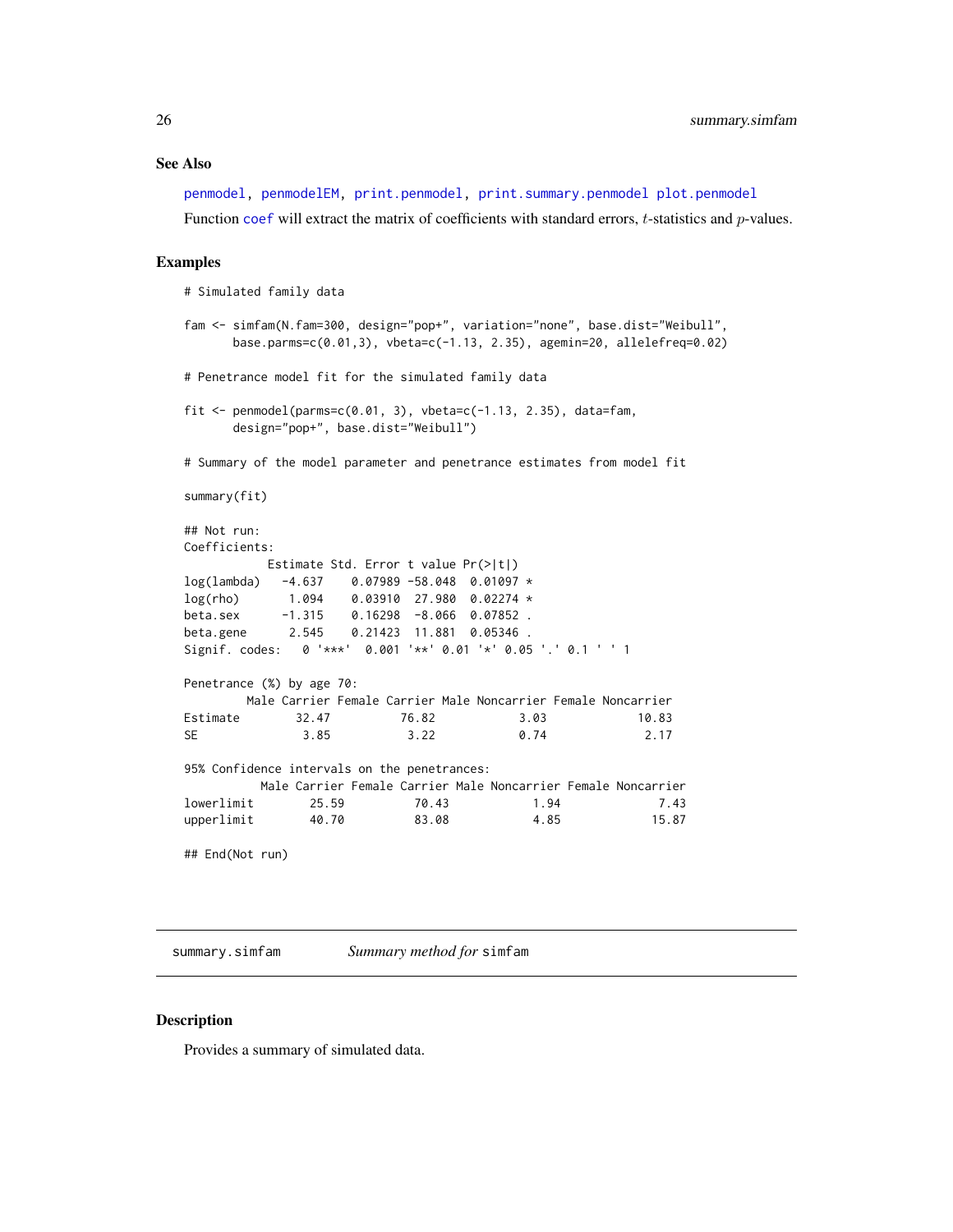# <span id="page-26-0"></span>summary.simfam 27

# Usage

```
## S3 method for class 'simfam'
summary(object, digits = max(3, getOption("digits") - 3), ...)
```
#### Arguments

| object | An object class of 'simfam' generated from simfam function |
|--------|------------------------------------------------------------|
| digits | Number of significant digits to use when printing.         |
| .      | Further arguments passed to or from other methods.         |

# Value

Displays a summary of simulated data and returns the following values:

| num.fam          | Number of families simulated.                      |  |  |  |
|------------------|----------------------------------------------------|--|--|--|
| avg.num.affected |                                                    |  |  |  |
|                  | Average number of affected individuals per family. |  |  |  |
| avg.num.carriers |                                                    |  |  |  |
|                  | Average number of mutation carriers per family.    |  |  |  |
| avg.family.size  |                                                    |  |  |  |
|                  | Average family size.                               |  |  |  |
| ave.ageonset     | Average age of onset for affected individuals.     |  |  |  |

# Author(s)

Yun-Hee Choi

#### See Also

[simfam](#page-20-1)

# Examples

```
fam <- simfam(N.fam=100, design="pop", variation="frailty", depend=1,
      frailty.dist="gamma", base.dist="Weibull", base.parms=c(0.01, 3),
      vbeta=c(-1.13, 2.35))
```

```
summary(fam)
## Not run:
Study design: pop
Baseline distribution: Weibull
Frailty distribution: gamma
Number of families: 100
Average number of affected per family: 1.28
Average number of carriers per family: 2.3
Average family size: 16.02
Average age of onset for affected: 39.73
Sampling weights used: 1
```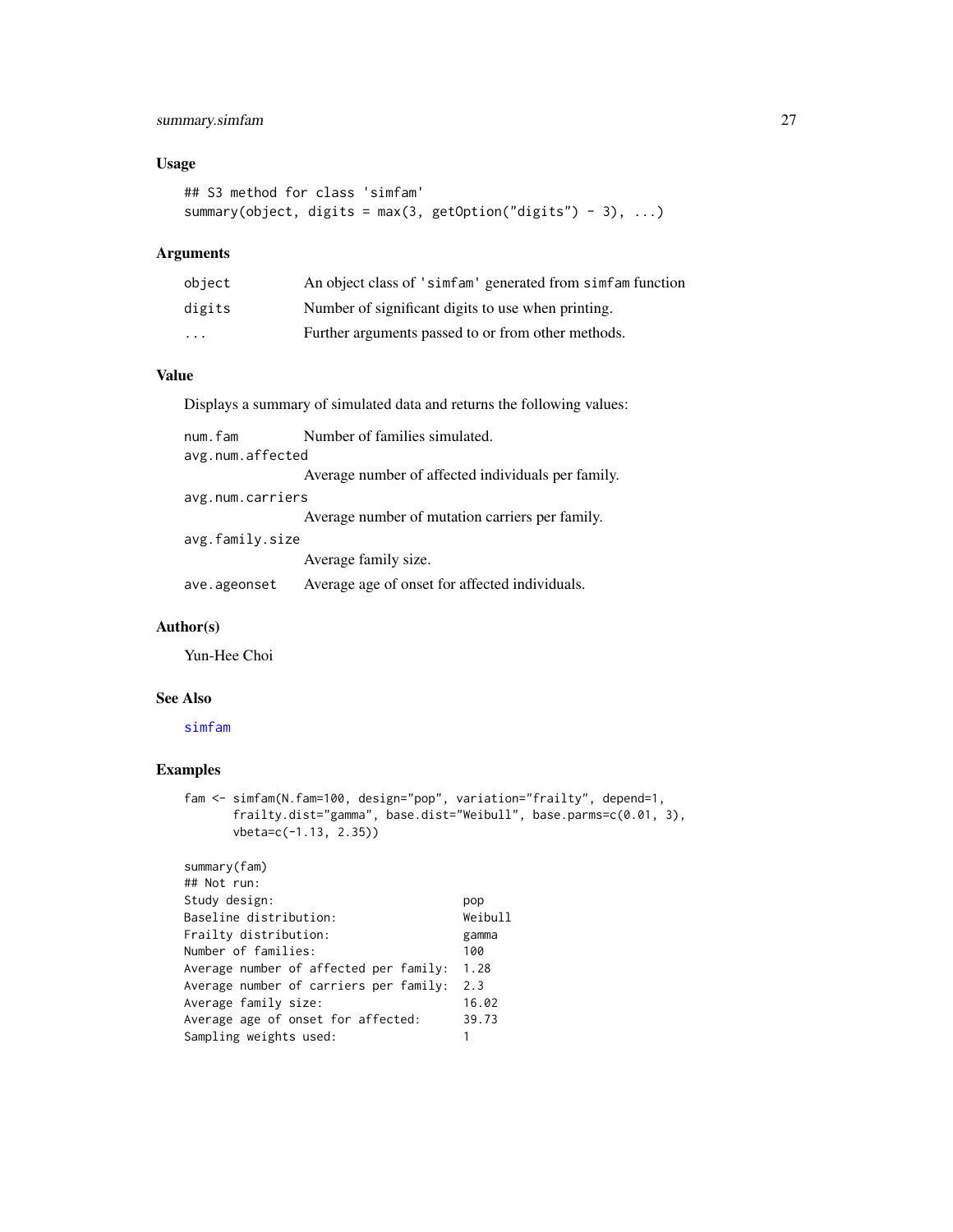28 summary.simfam

## End(Not run)